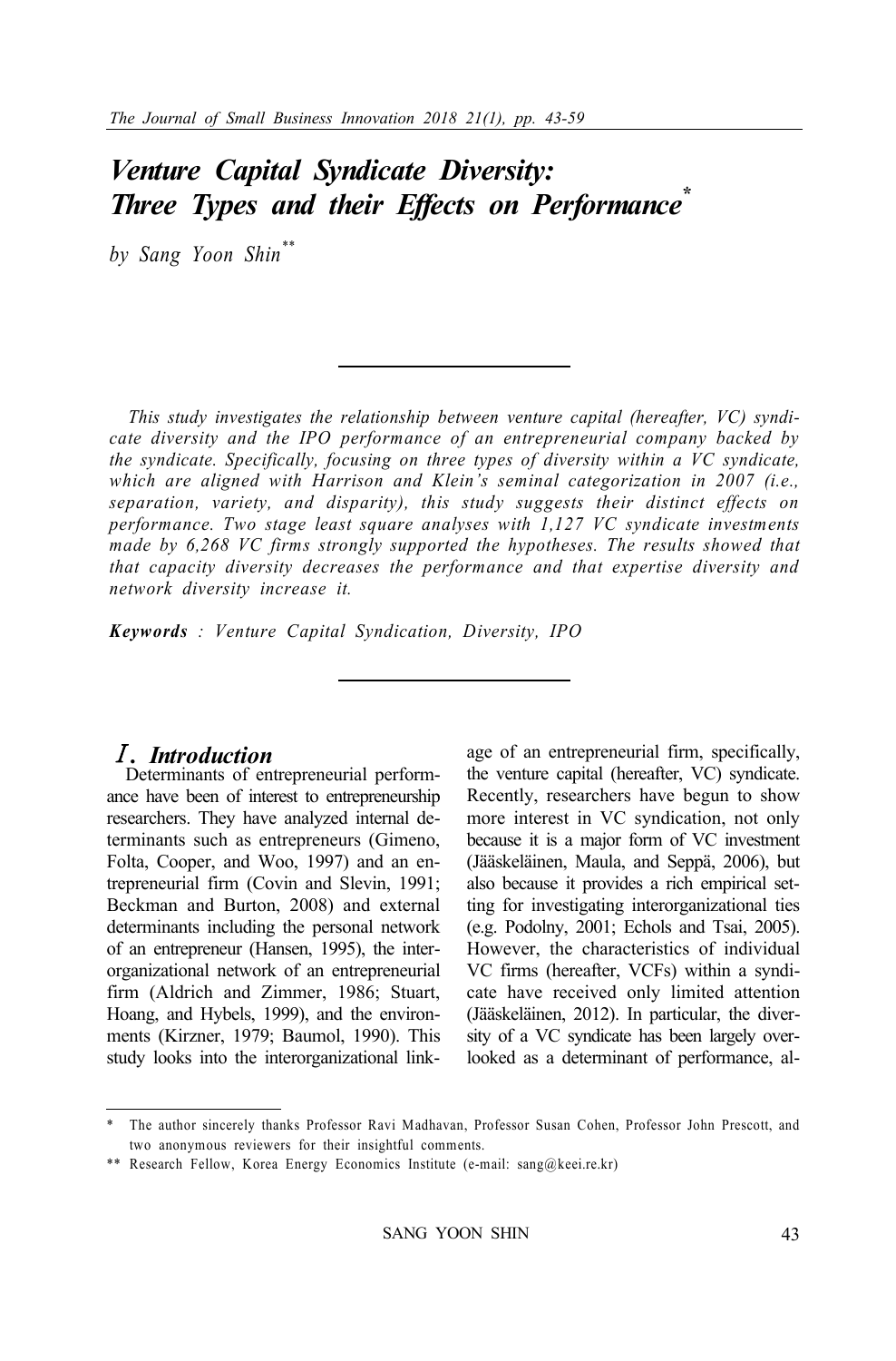though it is well established that the diversity of a group composed of multiple organizations critically determines the group's performance (Powell, Koput, and Smith-Doerr, 1996).

Researchers have also shown conflicting results about the relationship between diversity and performance. For example, at the organizational level, diversity has been found to affect performance positively (Powell et al., 1996), negatively (Darr and Kurtzberg, 2000; Goerzen and Beamish, 2005), and in both directions (Zahra, Ireland, and Hitt, 2000; Koka and Prescott, 2002). These results imply that more comprehensive examinations need to be conducted by management researchers, to solve this inconsistency. This study addresses this inconsistency by focusing on different types of diversity among organizations in the context of VC syndication, as Harrison and Klein (2007) did with diversity among individuals. Following their influential categorization of diversity (i.e., separation, variety, and disparity), this study suggests capacity diversity, expertise diversity, and network diversity for each category. First, in line with separation, capacity diversity is about horizontal difference along the continuum of capacity, including size and experience, forming organizational perspectives. Second, variety is associated with expertise diversity. This diversity represents differences of organizations in terms of kind, source or category, which can be related to distinct knowledge and information. A composition of specializations in industry and investment stage among organizations is regarded as expertise diversity. Finally, network diversity is aligned with disparity. As socially-valued assets and resources, a composition of network positions among organizations refers to network diversity. This study proposes distinct effects of three diversity types on performance. Then, the hypotheses are tested by conducting 2 stage least square analysis with 1,127 VC syndicate investments by 6,268 VCFs from 1990 to 2000. The analysis predicts whether the venture company supported by a focal VC syndicate

made IPO from 1990 to 2010or not. The analysis results strongly confirms the hypotheses. Capacity diversity is shown to decrease performance, while expertise diversity and network diversity are demonstrated to increase it.

This study makes two primary contributions. First, this study extends the understanding of VC by suggesting significant determinants of VC syndicate performance. More specifically, diversity of VCFs within a syndicate is demonstrated as determinants of the performance. Second, it represents a step forward in research on diversity by demonstrating three types of diversity among organizations and their distinct effects on performance. More specifically, the analysis results confirm that separation decreases performance in the VC syndicate context, while variety and disparity increase it. This study is organized as follows. First, the author reviews relevant literature related to venture capital syndication, and diversity, and then, develops the hypotheses. In the next, the author describes the methodology of this study including sample, data, variables, and statistical analysis. Finally, the study presents analysis results and conclusions.

## Ⅱ*. Literature Review and Hypotheses*

## 2.1 Venture Capital Syndication

VC supports venture companies (Stuart and Sorenson, 2007). In particular, VC facilitates their growth by providing financial andnon-financial resources. VC Researchers have identified the contribution of the VCF to a venture company: providing financial resources (Gompers and Lerner, 2004), signaling the company's quality to potential investors (Stuart et al., 1999; Kim and Wagman, 2016), sharing collective knowledge (Ferrary and Granovetter, 2009), and embedding the company in entrepreneurial networks including other investors and professional agencies (Hsu, 2006). Financial contribution to a venture company is a fundamental role of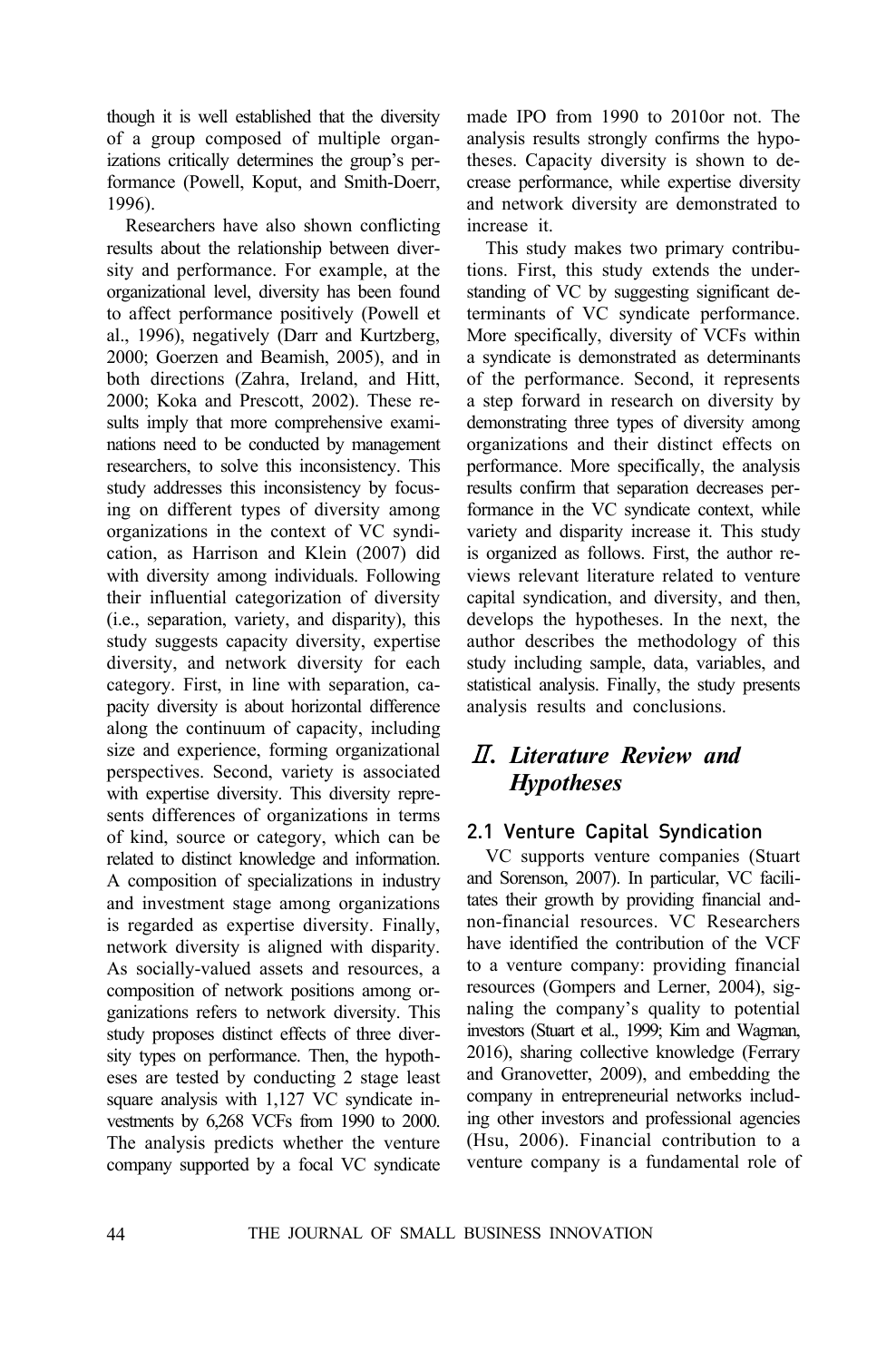VCF which regards it as a part of contract (Burchardt, Hommel, Kamuriwo, and Billitteri, 2016). However, non-financial contribution is as essential as financial one as previous literature has shown (e.g., Ferrary and Granovetter, 2009). Through this contribution, a VCF's characteristics affect the venture company's performance the VCF supports and subsequently, the VCF's performance, itself.

A VCF forms links with other VCFs. Some of the links are developed into a temporary coalition of two or more than two VCFs, which is called as a VC syndicate (Bygrave, 1988). VC syndicate is a dominant form of VCF investment (Tian, 2012). One stream of VC syndicate researchers have shown the goals of VC syndication: increasing the amount of financial investment (Steier and Greenwood, 1995), decreasing risks by sharing (Lockett and Wright, 2001), and obtaining benefits such as future investment participation and affiliation with prestigious partners (Lerner, 1994). In addition, VCFs form a syndicate to learn other VCFs' knowledge and capabilities (Brander, Amit, and Antweiler, 2002). Another stream of VC syndicate research has focused on performance. Researchers have shown that factors including syndication itself (Das, Jo, and Kim, 2011; Tian, 2012), syndication size (Nahata, 2008), network centrality of syndication participants (Hochberg, Ljungqvist, and Lu, 2007), and prior experience (De Clercq, Sapienza, and Zaheer, 2008) affect performance. Recently, diversity has been addressed in a number of entrepreneurship research. For example, Gompers and his colleagues examined gender diversity and its effect on financial performance (Gompers and Wang, 2017) and team formation and performance (Gompers, Huang, and Wang, 2017). Also, diversity of a corporate venture capital portfolio was demonstrated to affect the performance of corporate investors (Wadhwa, Phelps, and Kotha, 2016; Belderbos, Jacob, and Lokshin, 2018). In addition, audience diversity of a venture company was presented to affect a judgment of the company's legitimacy

(Fisher, Kuratko, Bloodgood, and Hornsby, 2017). However, diversity of the VCFs within a syndicate and its influence on performance has still been insufficiently examined (Jääskeläinen, 2012). This study focuses on diversity as a determinant of VC syndicate performance.

#### 2.2 Diversity and Performance

The performance consequences of diversity has been a key theme to management scholars (Williams and O'Reilly, 1998). In particular, at the individual level, how different a unit's individual members are has been extensively examined as an important determinant of the unit's performance. But, research on this relationship has shown mixed results, such as positive (e.g., Richard, 2000; Carpenter, 2002), negative (e.g., Jehn and Bezrukova, 2004; Putnam, 2007), and insignificant relationships (Webber and Donahue, 2001). At the organizational level, researchers also have investigated differences among organizations and the resulting influences. However, in line with the results at the individual level, researchers have found diverse results at this level, too. For instance, on one hand, various partners can increase performance by providing a wider range of learning (Powell et al., 1996). This positive relationship was also suggested to hold only if the partners are related to each other (Zhang, 2014). On the other hand, diverse partners can decrease performance through higher coordination cost (Goerzen and Beamish, 2005). Greater diversity is also associated with lower level of trust (Gulati, 1995). To solve this inconsistency, Sampson (2007) suggested a non-linear relationship between diversity and performance. As another explanation, diversity type and performance type can be considered as contingency factors. The effects of diversity on performance change according to these two types. More specifically, diversity makes dual effects on performance. Diversity decreases performance by increasing difficulty in coordination of diverse members. Simultaneously, diversity increases performance by increasing cre-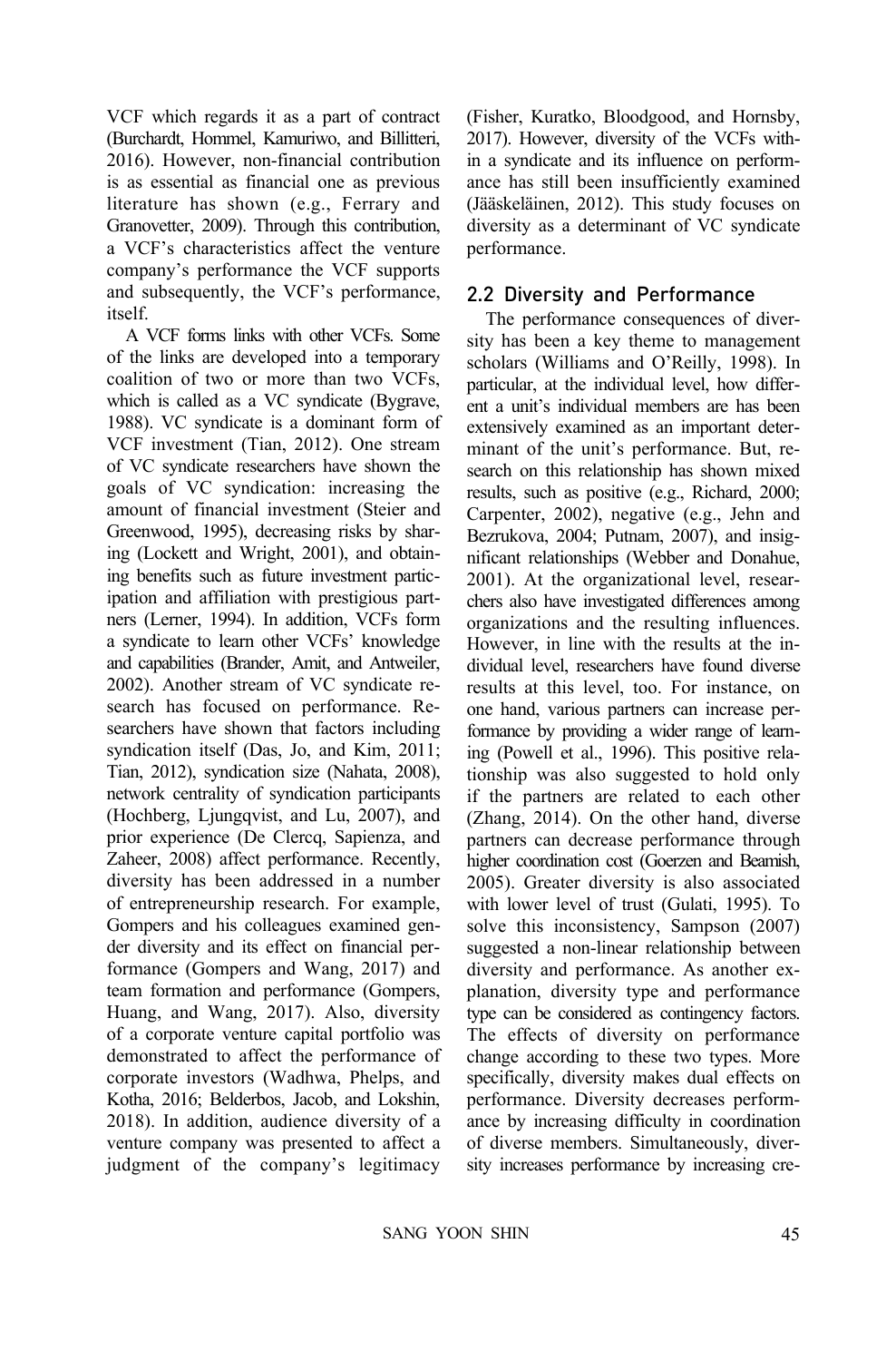ativity brought by diverse members. Some diversity types and performance types are more related to difficulty in coordination than creativity. In this case, diversity decreases performance. Meanwhile, other types are mainly related to higher creativity. Then, diversity increases performance. In the context of VC syndication, this study adopts only one type of performance, which is a success in initial public offering (IPO) of a venture company a VCF supports. With one fixed type of performance, subsequently, this study focuses on diversity type as the determinant of direction of performance change.

### 2.3 Diversity Type

In their seminal study, Harrison and Klein (2007) suggested three distinct types of diversity within a unit such as a group or an organization (i.e., diversity at the individual level). They proposed a categorization of separation, variety, and disparity, and explained how these three concepts are distinguished. Separation refers to differences in lateral position or in opinion among unit members. This is about horizontal distance along a continuum such as value, belief, or attitude. Variety means differences in kind, source or category among unit members. Such variety can involve knowledge, information, or experience. It is not associated with any position in a lateral continuum or in a hierarchical column. Finally, disparity is about differences in the socially-valued assets or resources that the unit members hold. Disparity sometimes means social inequality among unit members, as it is derived from the vertical positions of a hierarchical column such as pay, status, and power. Although a number of research has adopted this distinction and expanded our understanding of diversity, the domain has been limited within a unit (i.e., research on diversity at the individual level). The author posits that their three types are still valid in the context of a syndication comprised of member organizations. As representative examples of the three diversity type constructs (i.e., separation, variety, and disparity)at the organizational level, this study suggests capacity diversity, expertise diversity, and network characteristics diversity and examines their distinct effects on performance.

#### **2.3.1 Diversity in Capacity**

Diversity in capacity is matched to separation. In the context of VC syndication, VCFs' common goal is to obtain success in their investment. Thus, in their investment processes, values, beliefs or perspectives related to an investment play a more critical role in their coordination than others. Their capacity such as size and experience is one of those important attributes. The capacity decides the attitude to risk, which is related to a difficulty of coordination within the syndicate. So, as differences in individual members' values, beliefs, and attitudes belong to separation at the individual level, diversity in capacity of a VC syndicate is matched to separation at the organizational level. When considering its association with performance, diversity in capacity is more related to coordination than creativity and non-redundancy. Even though a VC syndicate is composed of diverse VCFs in capacity, they may possess similar sets of knowledge, technologies, resources, and capabilities. In this case, their contribution may be homogeneous and redundant despite their differences in size and experience. For example, some VCFs may be large and other VCFs may be small. But, their contributions can be redundant if both of them have obtained experiences in the same field. Likewise, some VCFs may have more experiences than others. But, their difference may not provide any novel ideas and perspectives if they come from the same field. Therefore, creativity, which brings a positive relationship between diversity and performance, does not play a critical role on the relationship between diversity in capacity and VC syndicate performance. Meanwhile, this type of diversity substantially affects coordination of members. If VCFs are diverse in size, each VCF's economies of scale will differ. Different economies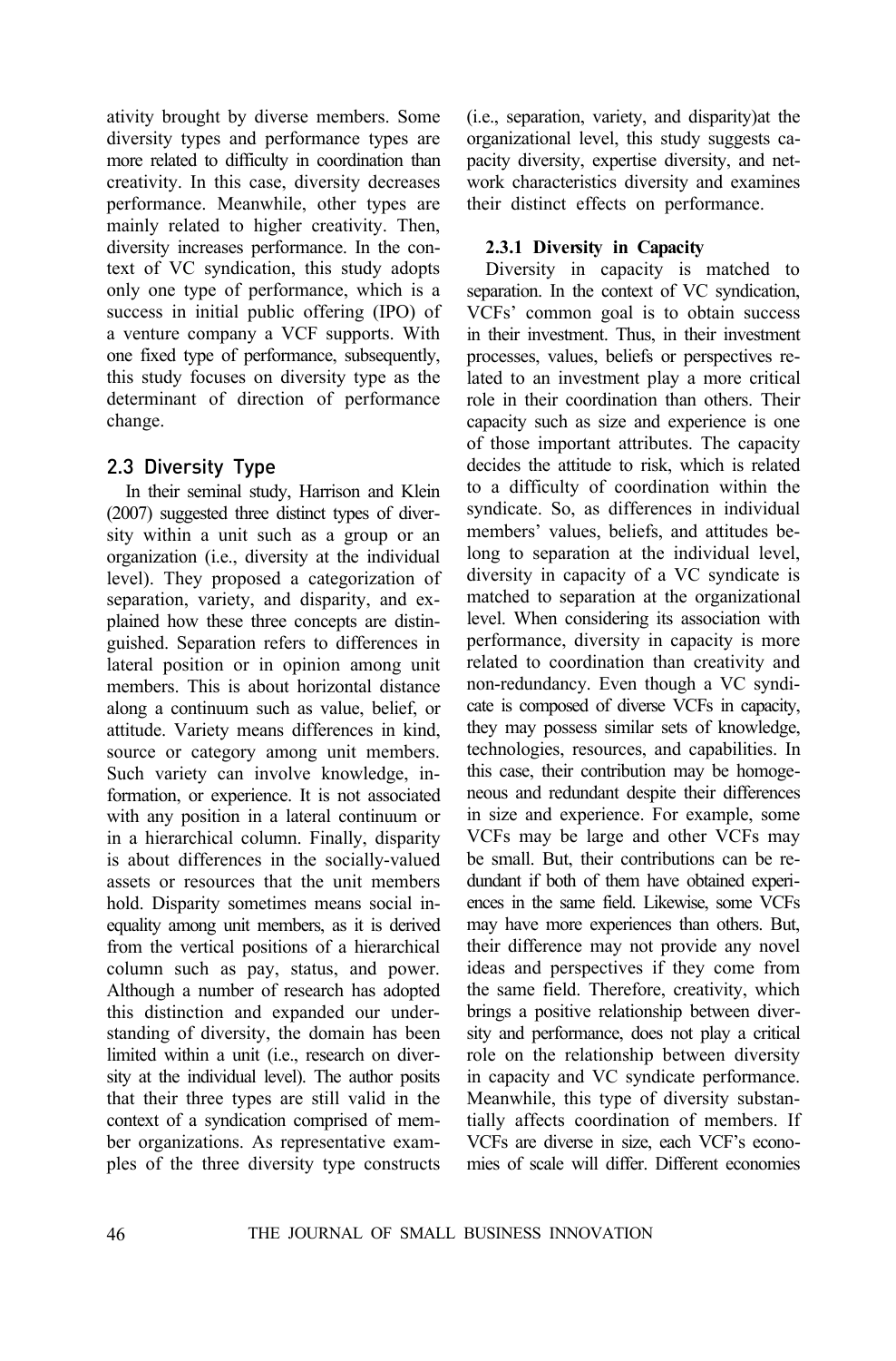of scales will make each VCF's optimal investment strategies divergent. This divergence will increase the coordination cost and decrease the syndicate performance. If VCFs are diverse in degree of experience, the amounts of their knowledge accumulated from experiences will vary. Except for few cases, their various amounts of knowledge will lead them to keep different interpretations of the investment conditions. Then, conflicts may emerge among the VCFs and the syndicate performance decreases. Taken together, diversity in capacity increases difficulty in coordination and does not substantially affect creativity and non-redundancy within the syndicate. Then, increasing difficulty in coordination will reduce performance. Therefore, the author proposes the following.

Hypothesis 1: VC syndicate diversity in capacity is negatively associated with syndicate performance.

#### **2.3.2 Diversity in Expertise**

Diversity in expertise is aligned to the second type of diversity (i.e., variety). As variety is about kind, source or category, which represents knowledge, information, or experience, among unit members, specialization of organizations within a syndicate can be matched to this construct. Within the context of the VC industry, each VCF can have expertise in a specific industry, if it has mostly invested in venture companies in the industry. For example, some VCFs specialize themselves in the bio technology industry, while others do so in the computer software industry. Second, VCFs can buildan expertise with regard to specific investment stage. For example, some VCFs may concentrate on investment at the early stage, while others do so at the expansion stage. Likewise, VCFs have different expertise in industry and investment stage and these differences provide distinct knowledge and information. So, diversity in expertise in a VC syndicate can be associated with variety at the organizational level. This type of diversity is distinguished from diversity in capacity with regard to its influences on coordination and creativity. First, VCFs' diversity in expertise significantly increases creativity of the syndicate. Expertise in another field can be something new in itself. Information, knowledge, perspectives, resources, and capabilities from a VCF whose expertise is in a distinct field can become creative, novel, and non-redundant to the syndicate. Thus, if VCFs are more diverse in expertise, they can make more creative contributions to the syndicate. And a venture company the syndicate supports is more likely to succeed in IPO performance. In addition, as suggested by Harrison and Klein (2007), variety tends to bring greater creativity, more flexibility, andbetter decision quality and diversity in expertise will do so. Second, this type of diversity does not affect coordination as much as diversity in capacity. As information about previous performance of each member is shared within the syndicate, expertise of each VCF is known to one another. So, with regard to specific industry and particular investment stage, syndicate members tend to acknowledge the expertise other VCFs have. So, diverse VCFs in expertise can obtain agreements on investment decisions with less conflicts and the costs of coordination get mitigated. In line with this discussion, the author proposes the following.

Hypothesis 2: VC syndicate diversity in expertise is positively associated with syndicate performance.

#### **2.3.3 Diversity in Network Characteristics**

Network characteristics of an actor have been a key theme in social network research. Examples include structural holes (Ahuja, 2000; Zaheer and Soda, 2009), density (Gargiulo and Benassi, 2000), centrality (Freeman, 1979), and embeddedness (Uzzi, 1997; Echols and Tsai, 2005). However, the composition of network characteristics of group members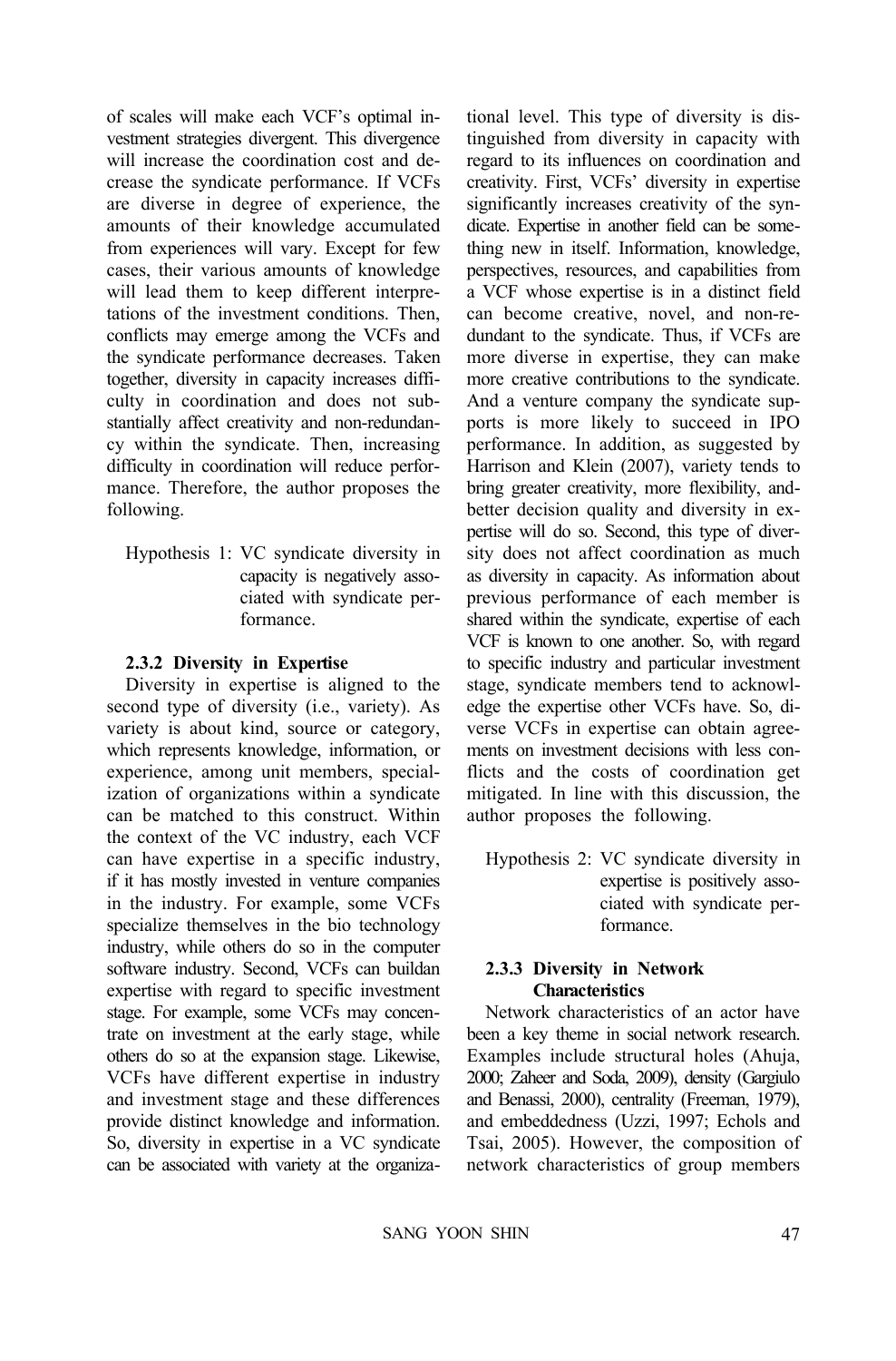(i.e., diversity in network characteristics) has been relatively underexplored in spite of its influences on the group. Among three types of diversity, diversity in network characteristics can be categorized as disparity. Disparity is constructed by socially-valued assets or resources (Harrison and Klein, 2007) and networkcharacteristics, particularly network position characteristics, is one of meaningful assets an organization has. One relevant research focused on network position diversity in the Hollywood film industry (Cattani and Ferriani, 2008). This study showed that a team composed of both core position members and periphery members tends to obtain higher performance than a homogeneous team. Members in a periphery position are more willing to adopt novel ideas from outside becausethey want to increase their status (Burt, 1980), while members in a core position can provide legitimacy to novel ideas which are difficult to spread without support (Cross and Cummings, 2004). So, both adopting novel ideas and supporting them are essential for enhancing performance.

In the VC context, a diverse syndicate with regard to its member's network characteristics canobtain higher performance. Periphery VCFs are more willing to receive new, creative, and non-redundant information from outside than core VCFs. However, this information is not easily accepted within the syndicate. Core VCFs can play a role in applying, implementing, and utilizing the information. A VC syndicate composed of only periphery VCFs will havea difficulty in transforming its creativity into performance. Meanwhile, a VC syndicate composed of only core VCFs will not be able to have sufficient creativity. Therefore, both core position VCFs and periphery position VCFs are essential and a diverse VC syndicate in terms of the members' network characteristics and positions obtain higher performance through taking advantage of high creativity. Meanwhile, in line with diversity in expertise, this diversity does not significantly affect coordination. Once diverse VCFs in terms of network position form

a syndicate, periphery VCFs (i.e., low status VCFs) tend to participate in collaboration more eagerly as they care about both the current syndicate performance and a future syndication chance with the core VCFs (i.e., high status VCFs). Thus, even if the syndicate have some conflicts between core and periphery VCFs, the coordination will not be substantially higher than a homogeneous syndicate. Taken together, diversity in network characteristics and positions increases creativity and does not substantially affect difficulty in coordination. In other words, less structural isomorphism within a syndicate brings higher performance to the syndicate. In line with this discussion, the author proposes the following.

Hypothesis 3: VC syndicate diversity in network is positively associated with syndicate performance.

## Ⅲ*. Method*

## 3.1 Sample and Data Collection

This study analyzed the VC syndicate investments from 1990 to 2000 and their IPO performance from 1990 to 2010. The time frame was adopted, because at least the 10-year period after the last investment round should be examined when evaluating a venture company's performance (Guler, 2007). Also, this time frame provides an appropriate setting for empirical analyses of IPO, as it includes an unprecedented period regarding the numbers of venture company foundation and IPO success (Ritter and Welch, 2002). The author collected data from the Venture Xpert database of SDC Thomson. The dataset provided 6,173 VC syndicate investments by 16,119 VCFs in the period from 1990 to 2000.1) After excluding investments that have missing values, the final sample con-

<sup>1)</sup> Observations were collected only if both the investments' first and last rounds belong to the period from 1990 to 2000.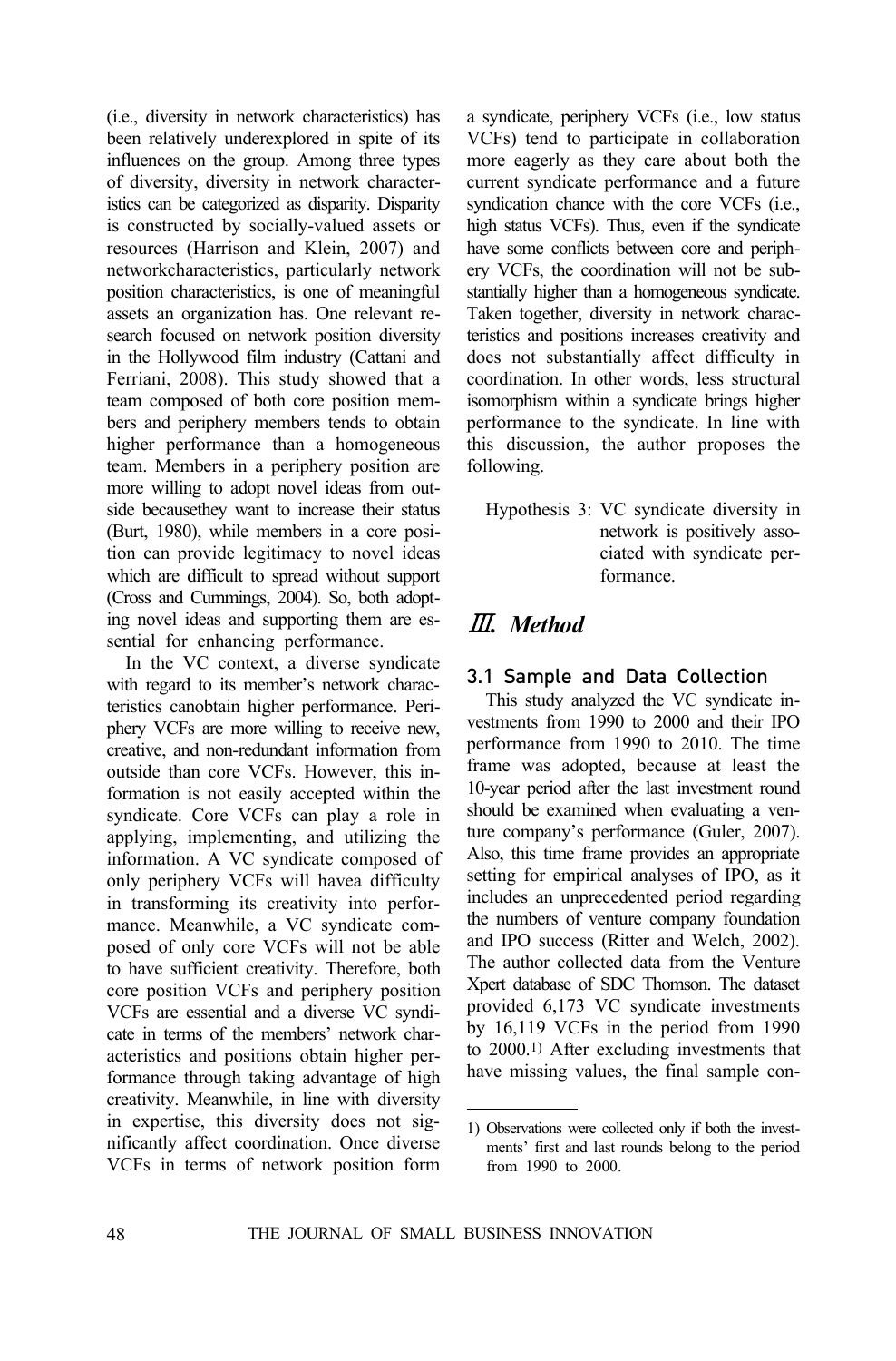sisted of 1,127 VC syndicate investments by 6,268 VCFs.

### 3.2 Dependent Variable

A number of VC research has measured performance with non-financial indicators such as exit type of a VC syndicate and survival rate of a venture company and focused on what factors bring VC syndicates better outcomes. They demonstrated that syndication itself (Dimov and Milanov, 2010), size of syndication (Nahata, 2008), and higher centrality of VCFs (Hochberg et al., 2007) are positively associated with better outcomes. VCF's investment is typically regarded as a success when it exits through Initial Public Offering (hereafter, IPO), mergers and acquisitions, or stock buy backs (Guler, 2007). Among these successful exits, VCFs tend to obtain the highest returns when the venture company it supports does IPO (Gompers and Lerner, 2004). Seeking to contribute to this stream of research, this study adopted IPO exit as the dependent variable and this was measured as a dummy variable indicating IPO performance of a venture company backed by a syndicate. If a venture company supported by a VC syndicate succeeds in IPO from 1990 to 2010, the author assigned one to the VC syndicate investment. Otherwise, zero was assigned.

## 3.3 Independent Variables

With regard to VC syndicate diversity, this study investigated the following syndicate members' characteristics: size, investment experience, industry preference, stage preference, brokerage, density, degree centrality, betweenness centrality, and power centrality. Size was measured as the amount of the fund a VCF manages. The number of venture companies a VCF invested was assigned as the investment experience. Industry preference and investment stage preference of a VCF was measured as the values provided by Venture Xpert. With regard to the network values of a VCF, the author assumed that a tie was formed between two

VCFs if they belonged to the same VC syndicate at least once (Hochberg et al., 2007). Also, this study adopted the assumption that the network ties last for five years (Sorenson and Stuart, 2001). Through these steps, annual network matrices were created for each year from 1990 to 2000. The number of VCFs in annual networks ranged from 2,117 to 6,366. Five network variables were derivedfrom these matrices using UCINET 6 (Borgatti, Everett, and Freeman, 2002). Then, diversities of categorical variables (i.e., industry preference and stage preference) were measured following Blau's (1977) heterogeneity index. Diversities of continuous variables (i.e., size, investment experience, brokerage, density, degree centrality, betweenness centrality, and power centrality) were measured as coefficient of variation (i.e., the ratio of the standard deviation to the mean, Harrison, Price, and Bell, 1988).2) Among nine diversities, the author expected three types of diversity will be distinguished as Harrison and Klein (2007) suggested. After conducting a confirmatory factor analysis from orthogonal varimax rotation, three types of diversity were obtained, which showed distinctive variances. Capacity diversity consists of size diversity and experience diversity. Expertise diversity consists of industry preference and stage preference. Finally, network diversity is composed of brokerage, density, degree centrality, betweenness centrality, and power centrality. Brokerage was meas-

<sup>2)</sup> Diversity can be variously measured, such as Blau's heterogeneity index (Blau, 1977), Shannon's measure of entropy (Shannon, 1948), coefficient of variation (Harrison et al., 1988), and so on. However, with regard to continuous values such as numeric ones, the coefficient of variation can measure diversity value much more appropriately than other measure. For example, both Blau's heterogeneity index and Shannon's measure of entropy may regard two different syndicates (i.e., a syndicate A of member 1 with brokerage level 0.1 & member 2 with brokerage level 0.9 and a syndicate B of member 3 with brokerage level 0.4 & member 4 with brokerage level 0.5) as the same.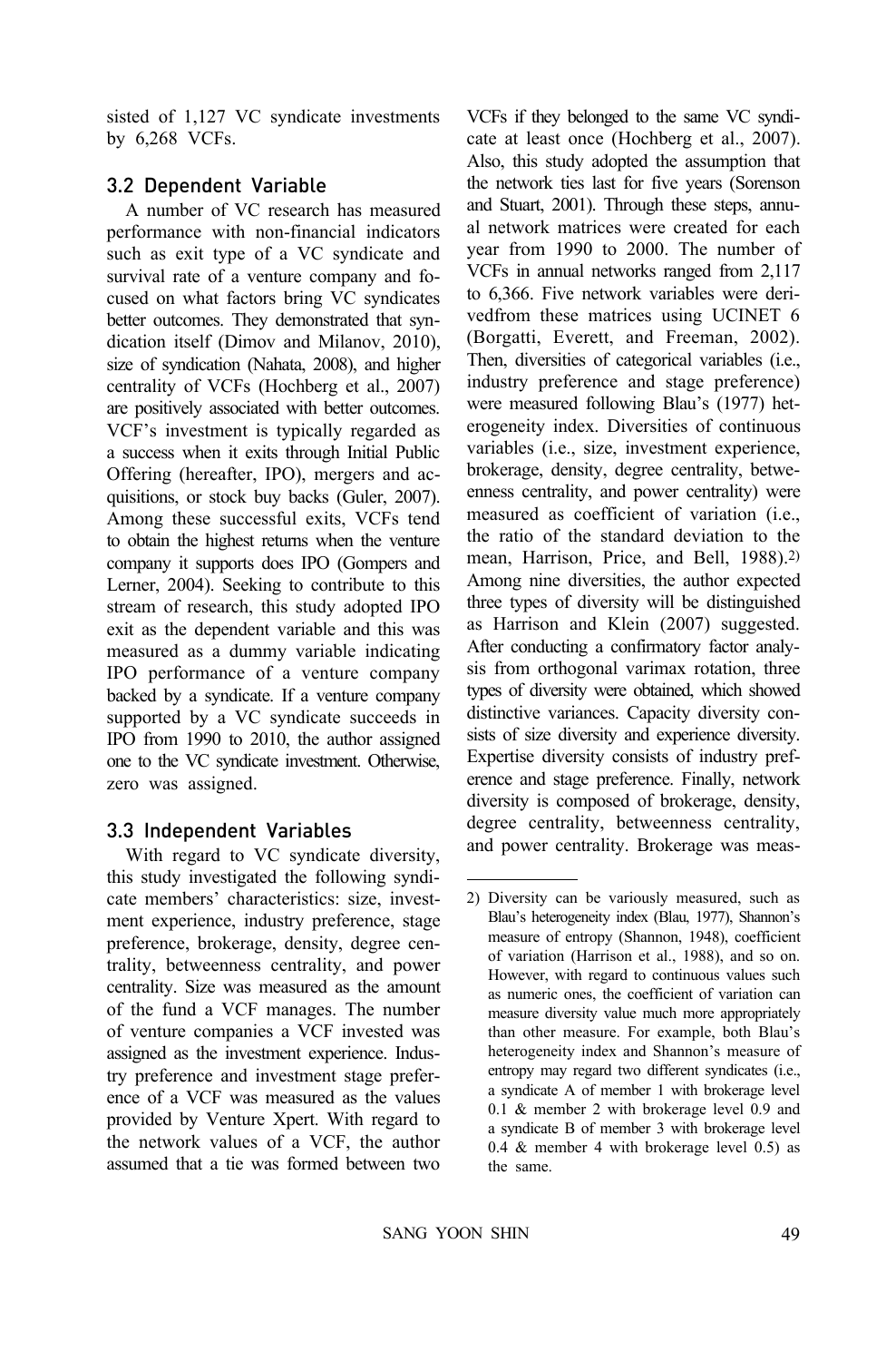ured as the inverse value of network constraint (Burt, 1992), while density was done as the number of ties divided by the number of pairs within the focal VCF's network (Wasserman and Faust, 1994). Degree centrality was measured as the number of direct ties a focal VCF formed, while betweenness centrality was done as the extent to which an actor lies on the shortest path between two other actors (Freeman, 1979). As in previous VCF research (Sorenson and Stuart, 2001), power centrality was measured by following Bonacich's (1987) measurement. This measure is defined as follows:

$$
c(\alpha, \beta) = \alpha \sum_{k=0}^{\infty} \beta^k R^{k+1} \mathbf{1},
$$

where  $\alpha$  is a scaling factor,  $\beta$  is a weighting factor, R is a matrix of relationships, and 1 is a column vector of 1's.3)

#### 3.4 Control Variables

In this study, the author controlled for a number of variables. First, syndicate characteristics may affect a venture company's IPO performance. For example, more syndicate members may increase a venture company's performance (Guler, 2007). As all VCFs of a syndicate potentially contribute both financial and non-financial resources to a venture company the syndicate supports (Sorenson and Stuart, 2008), more VCFs can increase the syndicate's performance. Also, more VCFs may incur less risk to their syndicate (Sorenson and Stuart, 2008). Thus, the author controlled for the number of participating VCFs in a syndicate. Additionally, the composition of a VC syndicate may affect a venture company's IPO performance. In particular, corporate VC (Dushnitsky and Shapira, 2010) and VC affiliated with a financial institution (Higgins and Gulati, 2006) affect a venture company's performance. Thus, the author controlled for the number of corporate VCF and the number of VCF affiliated with a financial institution within a VC syndicate.

Second, a lead VCF's characteristics can affect the venture company's IPO performance. A lead VCF plays a critical role in the syndicate performance (Gorman and Sahlman, 1989). The author applied three criteria to identify a lead VCF. Following Sorenson and Stuart (2008), the first round investor was considered as the lead VCF. If multiple VCFs invested in the first round, the one that invested in all the rounds was adopted. If more than one VCF still remained as candidates, the VCF that invested the largest amount of money was regarded as the lead investor (Lee and Wahal, 2004). The author controlled for foreignness of a lead VCF to a venture company. If a lead VCF and a venture company are from one nation, they have fewer difficulties in their cooperation, particularly with regard to laws, institutions, and sometimes languages. If the nationalities of these two organizations are different, one was assigned. Meanwhile, if these two organizations are located within the same country, zero was assigned. And the author controlled for network characteristics of a lead VCF. As a VCF's network centrality enhances their investment performance (Hochberg et al., 2007), the author controlled for a lead VCF's power centrality following previous research which adopted Bonacich's measure (Sorenson and Stuart, 2001). In addition, the author controlled for a lead VCF's brokerage by including the inverse value of the lead VCF's network constraint as its brokerage value (Burt, 1992). These values were derived from the same processes that were adopted for calculating a VC syndicate's network diversity.

Third, characteristics of investment is associated with a venture company's perfor-

<sup>3)</sup> We set all main diagonal elements to 0, each element  $r_{ij}$  and  $r_{ji}$  in the matrix R to 1 if a tie is formed, and 0 otherwise. According to this measure, a focal firm's status is a positive function of the number of ties and the status of other firms the focal firm forms ties with. Also, we followed the example of previous research for the designation of  $\beta$  in this measure and set it equal to three-quarters of the reciprocal of the largest eigenvalue (Podolny, 1993).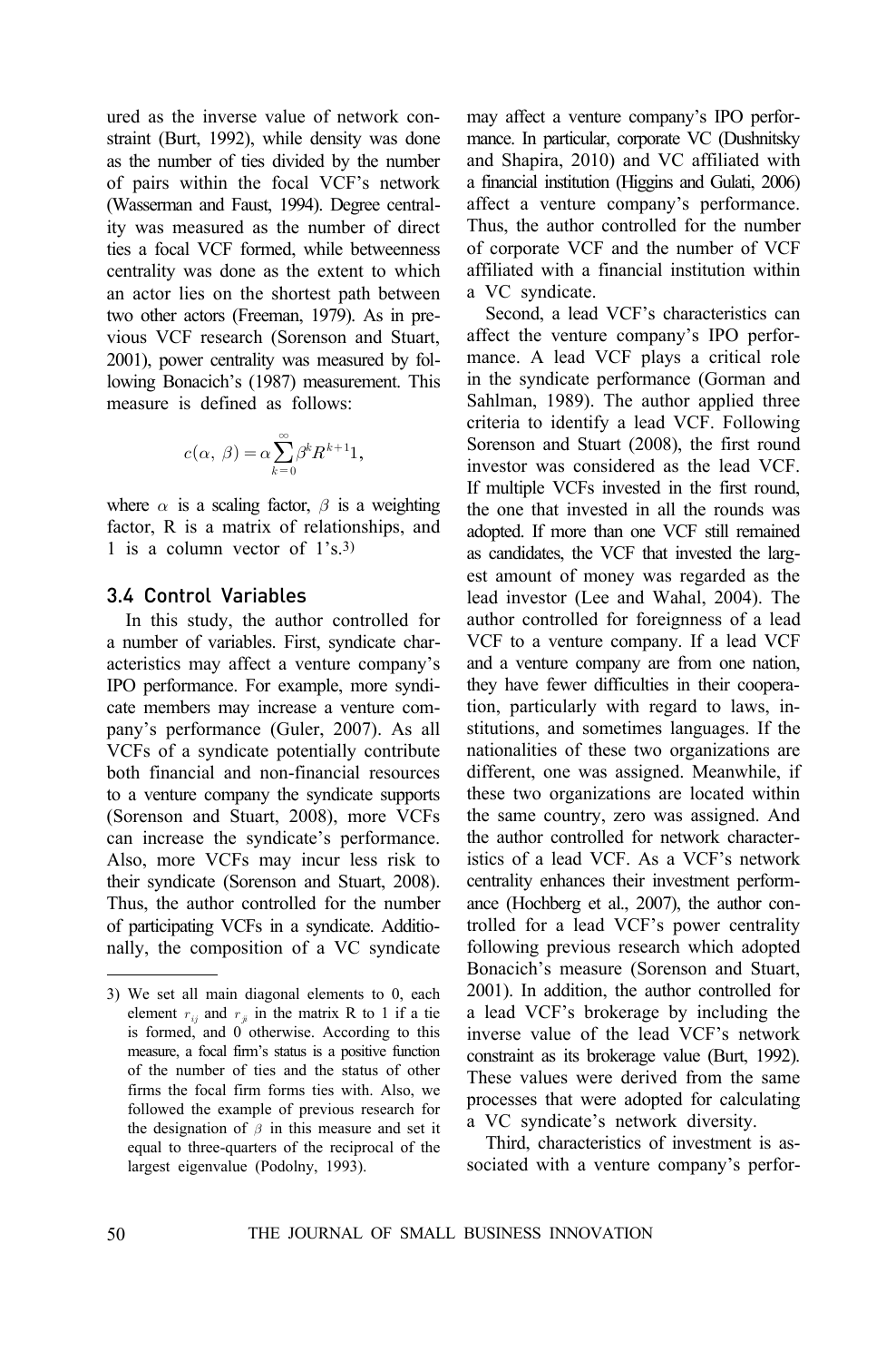mance. The author controlled for the amount of money invested in a venture company by a VC syndicate, which increases the company's IPO performance (Guler, 2007; Waguespack and Fleming, 2009). Simultaneously, this can be a proxy of the venture company's quality, though it comes out via the VCFs' evaluation. Moreover, as length of investment is related to more non-financial supports, this may increase the venture company's performance. Thus, the author controlled for the months from the first investment round to the last one. Meanwhile, the number of investment rounds can increase a venture company's performance, as more rounds mean further financial supports (Tian, 2011). So, the author controlled for the number of the investment rounds a VC syndicate made.

Finally, the author controlled for general market conditions by including location and period variables to the models. Location effect was reflected by including a dummy variable indicating whether a venture company is located in California. A venture company in this specific area is able to obtain the best location advantages in the world and its IPO performance may increase (Dimov and Milanov, 2010). Thus, the author controlled for investment in California by assigning one to a VC syndicate which invested in a venture company located in California. Zero was assigned to other VC syndicates. Following Ritter and Welch (2002), the author categorized the period from 1990 to 2000 into three spans in terms of IPO success rate (i.e., 1990~1994, 1995~1998, and 1999~ 2000). The author assigned each VC syndicate to one of these three spans according to the syndicate's last investment round and included the dummy variables transformed from these categorical values. In the dataset used in this study, 46.0% of the IPOs was made in the year of the last investment round and 32.8% of the IPOs in the next year.

### 3.5 Statistical Analyses

To predict the dichotomous dependent variable (i.e., IPO performance of a venture company), the author conducted probit analysis which estimates the probability that an observation with specific characteristics will fall into one of two categories. However, because three independent variables (i.e., capacity diversity, expertise diversity, and network diversity) were significantly correlated with the error term in the model, there might be an endogeneity problem. Therefore, the author adopted 2-stage least square approach to address this problem (Wooldridge, 2002). In particular, a lead VCF' brokerage is positively associated with diversities of the syndicate the VCF leads, because higher brokerage enables an actor to obtain more access to diverse partners (Burt, 1992). Statistically, a lead VCF' brokerage was significantly associated with the endogenous independent variables (i.e., capacity diversity, expertise diversity, and network diversity), while it was not significantly correlated with the error term in the model. Furthermore, all the models presented significant endogeneity at the level of 95% in the Wald test of exogeneity (Wooldridge, 2002). Thus, the author included a lead VCF' brokerage as the instrument in the 2SLS models. The analyses were conducted by using the ivprobit command of the statistical package Stata 11.

# Ⅳ*. Results*

Table 1 presents the descriptive statistics variables. It shows mean, standard deviation,  $25<sup>th</sup>$  value, median, and  $75<sup>th</sup>$  value of each variable. Table 2 presents correlations of the variables. To assess the potential threat of collinearity, the author estimated the variance inflation factors (VIFs) and found that no variable had a VIF greater than 9.63. These were below the commonly used critical value of 10 (Aiken and West, 1991) and the average VIF of the variables was 2.95.

Table 3 presents the results of the analyses. First, Model 1 is the base probit model only with control variables. This model shows that a lead VCF's foreignness, the amount of invested money, the length of investment, and the number of VCFs sig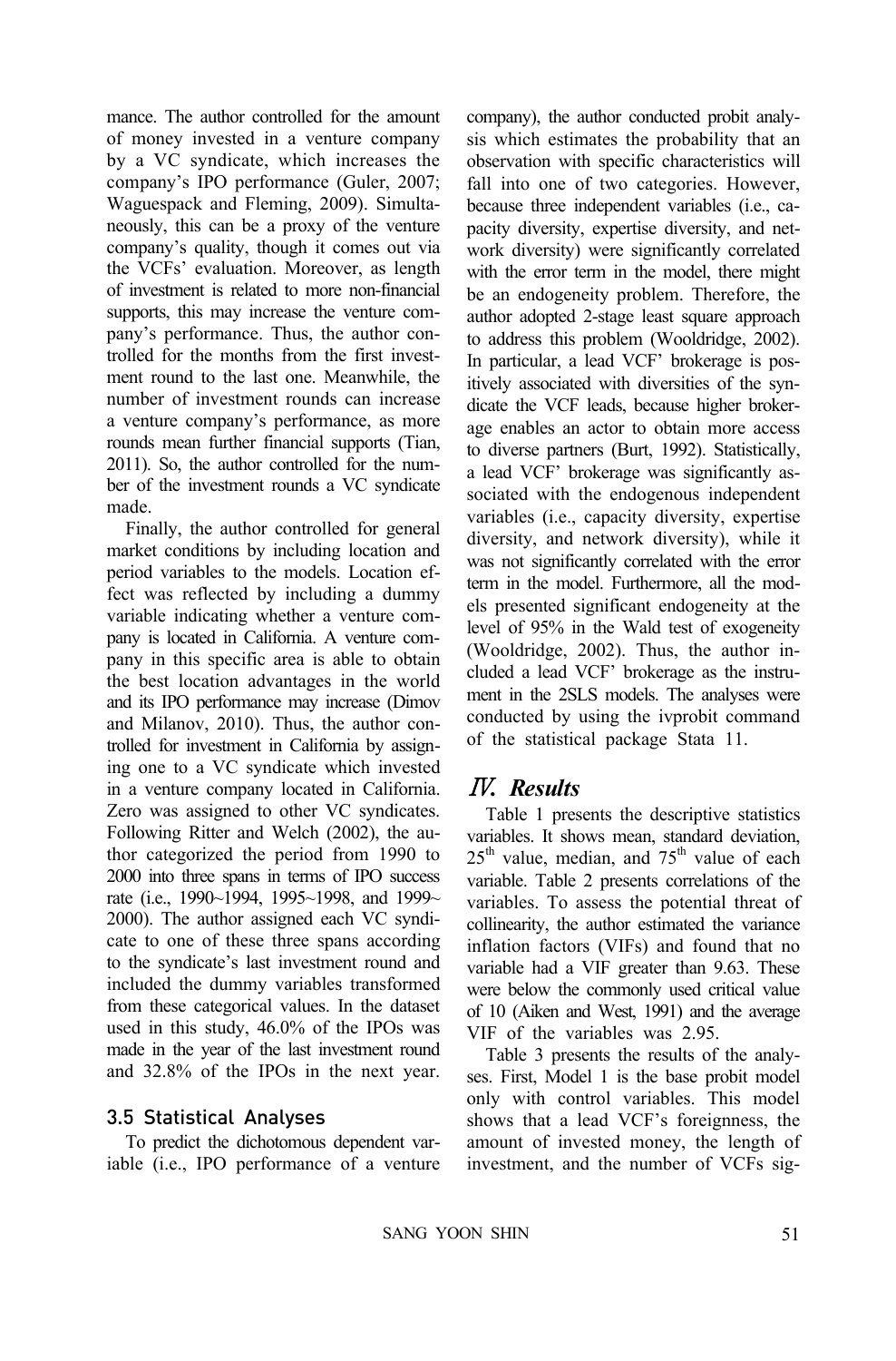effects of a lead VCF's brokerage, the num-

nificantly increase IPO success rate at the ber of investment rounds, and the period .01 level. The model also presents negative from 1999 to 2000 on the rate at the .01 or .05 level.

**Table 1 Descriptive Statistics<sup>a</sup>** 

| Variable                        | Mean | s.d. | Minimum | 25th    | Median  | 75th | Maximum |
|---------------------------------|------|------|---------|---------|---------|------|---------|
| 1. IPO Performance              | 0.17 | 0.38 | 0.00    | 0.00    | 0.00    | 0.00 | 1.00    |
| 2. Capacity Diversity           | 0.00 | 1.00 | $-2.58$ | $-0.74$ | 0.15    | 0.70 | 2.71    |
| 3. Expertise Diversity          | 0.00 | 1.00 | $-3.03$ | $-0.62$ | 0.21    | 0.76 | 1.91    |
| 4. Network Diversity            | 0.00 | 1.00 | $-2.78$ | $-0.60$ | 0.10    | 0.69 | 2.25    |
| 5. Lead VCF's Reputation        | 0.08 | 0.97 | $-4.27$ | 0.00    | 0.00    | 0.00 | 1.69    |
| 6. # of Participating VCFs      | 0.56 | 1.22 | $-0.69$ | $-0.34$ | 0.01    | 1.06 | 6.31    |
| 7. # of Corporate VCFs          | 0.22 | 1.20 | $-0.49$ | $-0.49$ | $-0.49$ | 0.59 | 8.15    |
| 8. # of Institutional VCFs      | 0.05 | 1.15 | $-0.53$ | $-0.53$ | $-0.53$ | 0.95 | 8.33    |
| 9. Lead VCF's Foreignness Dummy | 0.09 | 0.29 | 0.00    | 0.00    | 0.00    | 0.00 | 1.00    |
| 10. Lead VCF's Power Centrality | 0.35 | 0.80 | $-3.14$ | $-0.17$ | 0.54    | 0.92 | 1.62    |
| 11. Lead VCF's Brokerage        | 0.41 | 0.85 | $-2.04$ | $-0.17$ | 0.58    | 1.07 | 1.93    |
| 12. Invested Money              | 0.47 | 0.84 | $-3.35$ | $-0.03$ | 0.53    | 1.07 | 2.85    |
| 13. Length of Investment        | 0.48 | 1.13 | $-0.73$ | $-0.33$ | 0.11    | 1.07 | 6.61    |
| 14. Investment Rounds           | 0.55 | 1.11 | $-0.79$ | $-0.16$ | 0.47    | 1.10 | 7.38    |
| 15. Investment in California    | 0.44 | 0.50 | 0.00    | 0.00    | 0.00    | 1.00 | 1.00    |
| 16. Period Dummy (1995~1998)    | 0.27 | 0.44 | 0.00    | 0.00    | 0.00    | 1.00 | 1.00    |
| 17. Period Dummy (1999~2000)    | 0.65 | 0.48 | 0.00    | 0.00    | 1.00    | 1.00 | 1.00    |

a. The values were obtained after standardization.

**Table 2 Correlations<sup>a</sup>**

| Variable                                                                               | 1    | $\mathfrak{D}$               | 3 | 4                                              | 5 | 6 | 7 | 8 | 9                                                                                                                       | 10 | 11 | 12 | 13 | 14 | 15 | 16 |
|----------------------------------------------------------------------------------------|------|------------------------------|---|------------------------------------------------|---|---|---|---|-------------------------------------------------------------------------------------------------------------------------|----|----|----|----|----|----|----|
| 1. IPO Performance                                                                     |      |                              |   |                                                |   |   |   |   |                                                                                                                         |    |    |    |    |    |    |    |
| 2. Capacity Diversity                                                                  | 0.15 |                              |   |                                                |   |   |   |   |                                                                                                                         |    |    |    |    |    |    |    |
| 3. Expertise Diversity                                                                 |      | $0.14$ 0.00                  |   |                                                |   |   |   |   |                                                                                                                         |    |    |    |    |    |    |    |
| 4. Network Diversity                                                                   |      | $0.08$ 0.00 0.00             |   |                                                |   |   |   |   |                                                                                                                         |    |    |    |    |    |    |    |
| 5. Lead VCF's<br>Reputation                                                            |      | $0.03$ $0.06$ $0.14$ $-0.11$ |   |                                                |   |   |   |   |                                                                                                                         |    |    |    |    |    |    |    |
| 6. # of Participating VCFs 0.25 0.54 0.48 0.19 0.15                                    |      |                              |   |                                                |   |   |   |   |                                                                                                                         |    |    |    |    |    |    |    |
| 7. # of Corporate VCFs 0.13 0.25 0.27 0.20 -0.01 0.55                                  |      |                              |   |                                                |   |   |   |   |                                                                                                                         |    |    |    |    |    |    |    |
| 8. # of Institutional VCFs 0.10 0.26 0.31 0.18 0.07 0.56 0.22                          |      |                              |   |                                                |   |   |   |   |                                                                                                                         |    |    |    |    |    |    |    |
| 9. Lead VCF's<br>Foreignness Dummy                                                     |      |                              |   | 0.07 -0.16 -0.03 0.10 -0.14 -0.12 -0.04 -0.02  |   |   |   |   |                                                                                                                         |    |    |    |    |    |    |    |
| 10. Lead VCF's Power<br>Centrality                                                     |      |                              |   | 0.03 0.09 0.18 -0.10 0.83 0.19 0.06 0.09 -0.12 |   |   |   |   |                                                                                                                         |    |    |    |    |    |    |    |
| 11. Lead VCF's Brokerage -0.01 0.12 0.16 -0.14 0.75 0.20 0.08 0.07 -0.12 0.92          |      |                              |   |                                                |   |   |   |   |                                                                                                                         |    |    |    |    |    |    |    |
| 12. Invested Money                                                                     |      |                              |   |                                                |   |   |   |   | 0.17 0.39 0.42 0.10 0.18 0.63 0.39 0.36 -0.11 0.23 0.26                                                                 |    |    |    |    |    |    |    |
| 13. Length of Investment 0.21 0.23 0.16 0.15 0.02 0.35 0.09 0.18 0.02 -0.02 -0.07 0.23 |      |                              |   |                                                |   |   |   |   |                                                                                                                         |    |    |    |    |    |    |    |
| 14. Investment Rounds                                                                  |      |                              |   |                                                |   |   |   |   | 0.17 0.35 0.24 0.11 0.06 0.50 0.19 0.26 -0.08 0.07 0.04 0.39 0.73                                                       |    |    |    |    |    |    |    |
| 15. Investment in<br>California                                                        |      |                              |   |                                                |   |   |   |   | $-0.02$ 0.09 0.01 $-0.08$ 0.21 0.11 0.06 $-0.01$ $-0.21$ 0.22 0.23 0.10 $-0.01$ 0.04                                    |    |    |    |    |    |    |    |
| 16. Period Dummy<br>$(1995 - 1998)$                                                    |      |                              |   |                                                |   |   |   |   | 0.09 -0.11 -0.03 -0.07 0.08 -0.09 -0.15 -0.08 -0.07 0.07 0.00 -0.20 0.06 0.08 0.01                                      |    |    |    |    |    |    |    |
| 17. Period Dummy<br>(1999 ~ 2000)                                                      |      |                              |   |                                                |   |   |   |   | $-0.11$ $0.12$ $0.05$ $0.14$ $-0.14$ $0.13$ $0.22$ $0.12$ $0.09$ $-0.11$ $-0.03$ $0.33$ $-0.02$ $-0.06$ $-0.06$ $-0.83$ |    |    |    |    |    |    |    |

a.  $n = 1,127$ . Correlations above  $|.06|$  are significant at the .05 level.

52 THE JOURNAL OF SMALL BUSINESS INNOVATION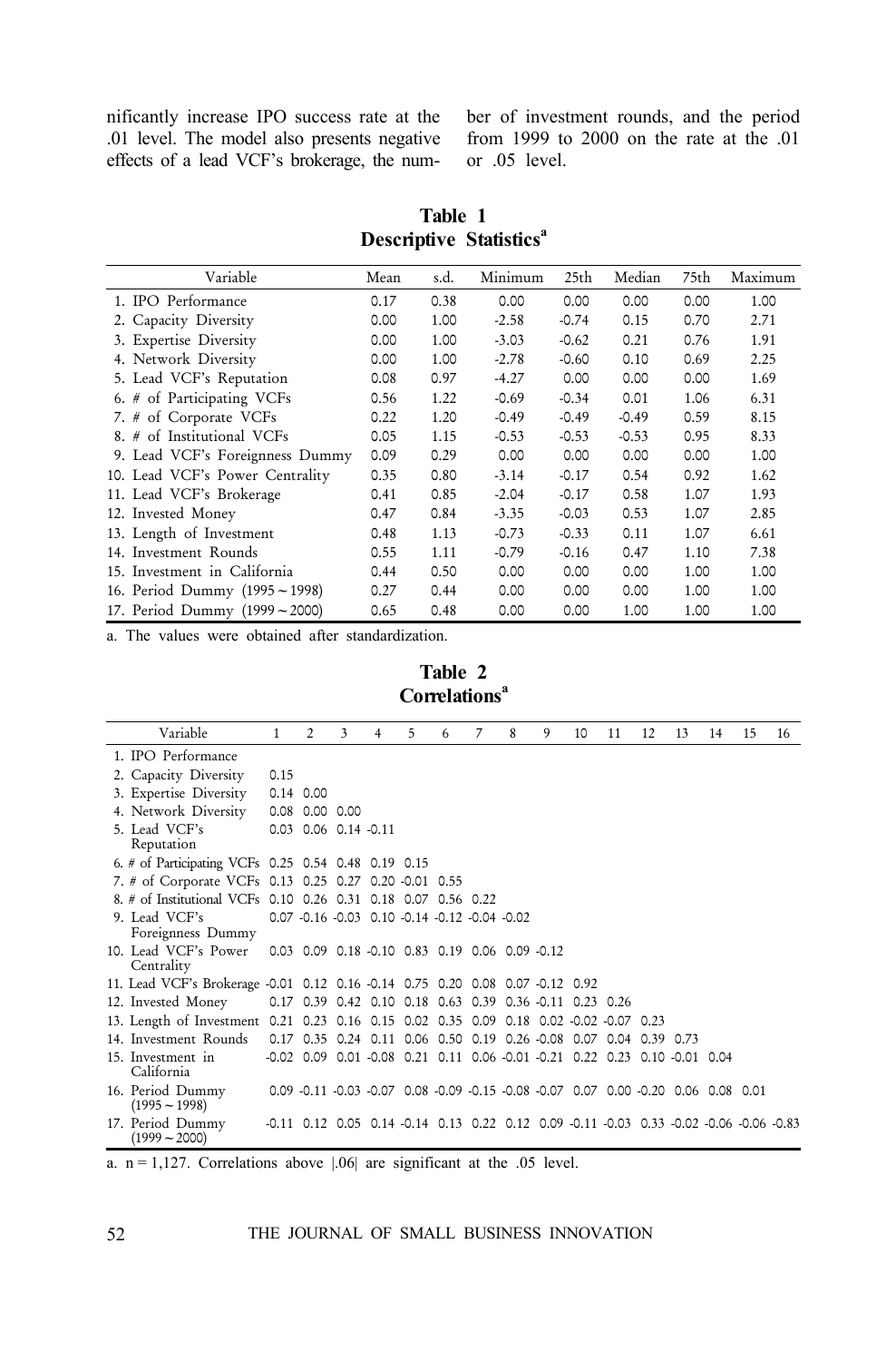| Variables                         |                 | Model 1 (probit) Model 2 (ivprobit) Model 3 (ivprobit) Model 4 (ivprobit) |                             |                            |
|-----------------------------------|-----------------|---------------------------------------------------------------------------|-----------------------------|----------------------------|
| Control                           |                 |                                                                           |                             |                            |
| # of Participating VCFs           | $0.24(0.06)$ ** | 0.58(0.05)                                                                | $-0.21(0.10)^*$             | 0.12(0.08)                 |
| # of Corporate VC                 | 0.04(0.04)      | $-0.06(0.04)^{t}$                                                         | 0.00(0.04)                  | $-0.06(0.05)$              |
| # of Institutional VC             | $-0.07(0.05)$   | $-0.10(0.03)$ <sup>**</sup>                                               | $-0.08(0.04)$               | $-0.11(0.04)$              |
| Lead VCF's Foreignness            | 0.57(0.16)      | $-0.14(0.23)$                                                             | 0.07(0.21)                  | 0.25(0.21)                 |
| Lead VCF's Power Centrality       | 0.25(0.16)      | $-0.06(0.05)$                                                             | $-0.12(0.04)$ <sup>**</sup> | 0.03(0.07)                 |
| Lead VCF's Brokerage <sup>c</sup> | $-0.34(0.15)$   |                                                                           |                             |                            |
| Invested Money                    | 0.37(0.09)      | $0.18(0.10)^{T}$                                                          | $-0.17(0.14)$               | $0.32(0.09)$ <sup>**</sup> |
| Length of Investment              | $0.25(0.06)$ ** | 0.05(0.08)                                                                | 0.08(0.08)                  | 0.12(0.08)                 |
| Investment Rounds                 | $-0.17(0.07)$   | 0.07(0.08)                                                                | $-0.02(0.07)$               | $-0.10(0.07)$              |
| Investment in California          | $-0.11(0.10)$   | $-0.02(0.08)$                                                             | 0.08(0.08)                  | $-0.03(0.10)$              |
| Period Dummy (1995~1998)          | $-0.23(0.18)$   | $-0.24(0.13)^T$                                                           | 0.04(0.15)                  | $-0.31(0.16)$ <sup>*</sup> |
| Period Dummy (1999~2000)          | $-0.89(0.19)$   | $-0.27(0.28)$                                                             | $-0.06(0.30)$               | $-0.93(0.19)$              |
| Predictor                         |                 |                                                                           |                             |                            |
| Capacity Diversity                |                 | $-1.10(0.15)$                                                             |                             |                            |
| <b>Expertise Diversity</b>        |                 |                                                                           | $1.10(0.12)$ <sup>**</sup>  |                            |
| Network Diversity                 |                 |                                                                           |                             | 0.73(0.20)                 |
| $\boldsymbol{n}$                  | 1,127           | 1,127                                                                     | 1,127                       | 1,127                      |
| LR $x^2$                          | 144.96          |                                                                           |                             |                            |
| Wald $x^2$                        |                 | 822.44                                                                    | 986.34                      | 265.64                     |
| Log-likelihood                    | $-445.11$       | $-1,815.68$                                                               | $-1,866.46$                 | $-1,971.93$                |

**Table 3** Probit Estimates of IPO Performance<sup>a, b</sup>

a. Standard errors are reported in parentheses.

b.  $\bar{p}$  < .10,  $\bar{p}$  < .05,  $\bar{p}$  < .01.

c. Included as an instrumental variable in Model 2~Model 4.

Models 2~4 include each diversity as an independent variable in addition to the controls in Model 1. As mentioned above, the author adopted 2SLS approach because three types of diversity are endogenous independent variables. Model 2 shows that capacity diversity significantly decrease IPO success rate  $(p < .01)$ , lending strong support to Hypothesis 1. On the contrary, Model 3 and Model 4 indicate that expertise diversity and network diversity increase IPO success rate, as predicted in Hypothesis 2 and Hypothesis 3. The findings also provide strong support to these hypotheses ( $p < .01$ ). The findings also provide strong support to these hypotheses ( $p < .01$ ).

## Ⅴ*. Discussion and Conclusions*

This study addressed an organizational syndicate's performance which is affected by the characteristics of the syndicate's members. More specifically, the study investigated the relationship between VC syndicate diversity and the syndicate's performance. The author showed that VC firms maintain three distinct types of diversity in their syndicate (i.e., diversity in capacity, expertise, and network) by conducting a confirmatory factor analysis of 1,127 VC syndicate investments. Then, in 2SLS approach with probit analyses, the author demonstrated that capacity diversity decreases the performance and that expertise diversity and network diversity increase it. This result confirms that three types of diversity is differentiated within a VC syndicate and that their effects on performance vary according to the type.

As an additional test, the author analyzed a lead VCF reputation's diversity's effect. A lead VCF plays a critical role in the syndicate performance (Gorman and Sahlman, 1989). Also, reputation has been shown as a meaningful determinant of VCF performance (e.g., Nahata, 2008; Wuebker, Hampl,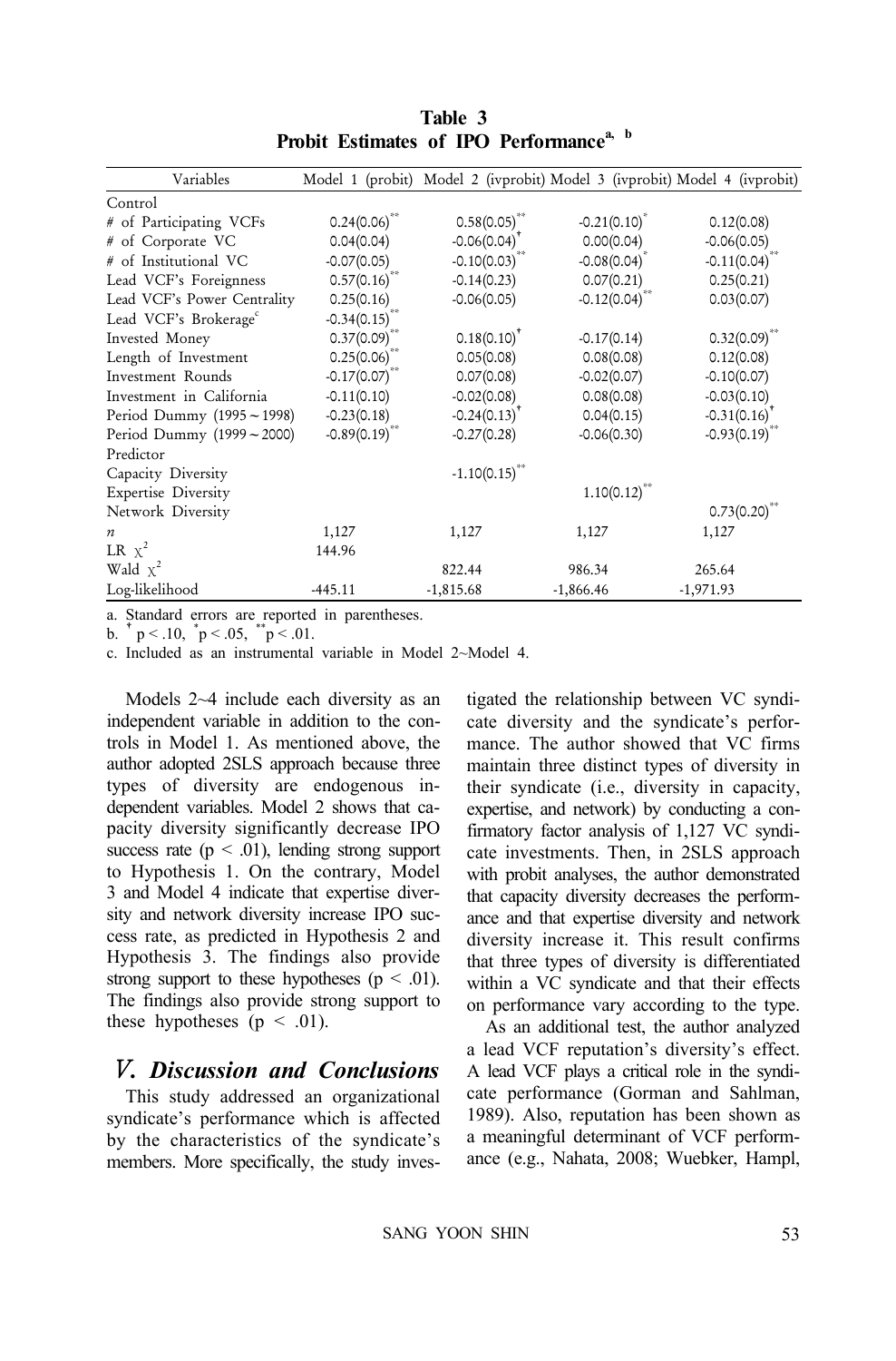and Wuestenhagen, 2015). By the way, a lead VCF's reputation can affect, not only the syndicate performance, but also the relationship between syndicate diversity and performance. However, as distinct types of syndicate diversity affect performance differently, the interaction between a lead VCF's reputation and diversity will differ according to the type of diversity. Thus, the author investigated each moderating effect of a lead VCF's reputation on three types of diversity: capacity, expertise, and network. The results showed that the negative effect of capacity diversity on IPO success is reduced by a lead VCF's reputation and that the positive effect of network diversity on IPO success diminishes as a lead VCF's reputation increases.4)

This study makes two primary contributions. First, this study extends the understanding of VC by suggesting meaningful determinants of VC syndicate performance. More specifically, VC syndicate diversity was demonstrated as determinants of the performance. Second, it represents a step forward in research on diversity and its effect on performance. This study examined three types of diversity that VCFs maintain in their syndicate and their distinct effects on performance. The results demonstrated that diverse VCFs in capacity tend to obtain lower performance, while diverse VCFs in expertise and network obtain higher one.

In terms of managerial implications, this study can be useful to VCFs. First, managers in a lead VCF are able to understand what kinds of VCFs should be invited. They can encourage non-lead VCFs that are diverse in terms of expertise and network position to join the syndicate, while they avoid inviting non-lead VCFs that are diverse in terms of capacity. Second, this study also provides a useful reference to managers in a non-lead VCF. For example, if they consider to join a VC syndicate composed of diverse members, they will be able to examine the types of diversity the syndicate maintains through

4) Further details are available upon request.

the result of this study. Then, they can expect higher performance by choosing a diverse syndicate in expertise and network position and by avoiding a diverse syndicate in capacity. In conclusion, through the findings of this study, managers in both lead VCFs and non-lead VCFs are able to make better decisions. In addition, through this study, both managers of an entrepreneurial company and potential investors can learn about the importance of a VC syndicate's diversity as a determinant of performance and take advantage of this study as a useful guide in their decision making.

This study has several limitations. First, the sample size was reduced because of missing values, particularly, of lead VCFs. Thus, the final sample might be biased, because some syndicates which have not obtained decent performance may intend to conceal their investment failures. Second, the time frame in this study did not include the recent VC syndication after 2010. However, reflecting the 10-year window for identifying venture companies'success in IPO is essential (Guler, 2007), future studies will be able to address in the period. Nevertheless, this study provides several meaningful opportunities for future research. First of all, VC syndication is a theme which has been less explored in the entrepreneurship research. Although this study focused on diversity of a VC syndicate and its effects on performance, other factors of a syndicate wait for more investigation. In particular, processes of a VC syndicate is not yet clearly understood. Future studies will help us understand them if they address these questions: How a VC syndicate is formed and operated? What are decision making processes within a VC syndicate? What are effects of a syndicate member change on performance? Second, the analysis results imply that the type of VCFs may be another critical predictor of syndicate performance. Will corporate VCFs increase the performance? Will syndicate members affiliated with a financial institution increase the performance? What will be a desirable potion among various types of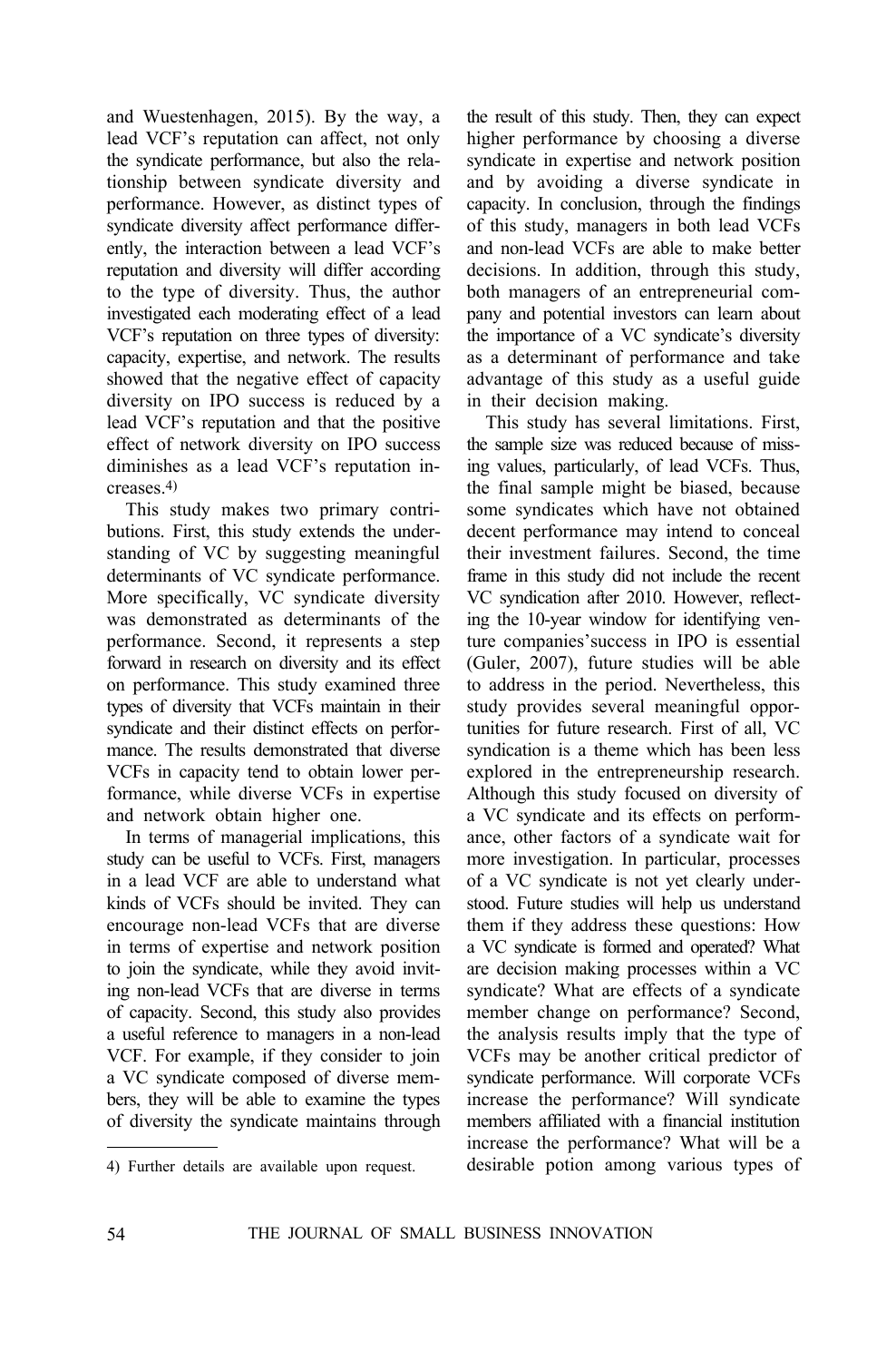VCFs? Answering these questions will bring valuable insights to entrepreneurship researchers. In addition, other characteristics of a lead VCF and their effects on performance will be another research topics which need to be addressed. Size, type, expertise, nationality, and experience, and social status will be meaningful determinants of its syndicate performance. In conclusion, further studies on all these issues will bring better understanding to entrepreneurship researchers.

> Received 01 Jan. 2018 Revised 16 Mar. 2018 Accepted 05 Apr. 2018

## *References*

- Aldrich, H. and C. Zimmer (1986). "Entrepreneurship through social networks," *Art and Science of Entrepreneurship* 22, 3-23.
- Ahuja, G. (2000). "Collaboration networks, structural holes, and innovation: A longitudinal study," *Administrative Science Quarterly* 45(3), 425-455.
- Aiken, L. S. and S. G. West (1991). *Multiple Regression: Testing and Interpreting Interactions*, Sage.
- Baumol, W. J. (1990). "Entrepreneurship: Productive, unproductive, and destructive," *Journal of Political Economy* 98(5), 893- 921.
- Beckman, C. M. and M. D. Burton (2008). "Founding the future: Path dependence in the evolution of top management teams from founding to IPO," *Organization Science* 19(1), 3-24.
- Belderbos, R., J. Jacob, and B. Lokshin (2018). "Corporate Venture Capital (CVC) investments and technological performance: Geographic diversity and the interplay with technology alliances," *Journal of Business Venturing* 33(1), 20-34.
- Blau, P. M. (1977). *Inequality and heterogeneity: A primitive theory of social structure*, New York: Free Press.
- Bonacich, P. (1987). "Power and centrality: A family of measures," *American Journal of Sociology*, 92(5), 1170-1182.
- Borgatti, S. P., M. G. Everett, and L. C. Freeman (2002). *Ucinet for Windows: Software for social network analysis*, Analytic Technologies, MA.
- Brander, J. A., R. Amit, and W. Antweiler (2002). "Venture capital syndication: Improved venture selection vs. the valueadded hypothesis," *Journal of Economics and Management Strategy* 11(3), 423- 452.
- Burchardt, J., U. Hommel, D. Kamuriwo, and C. Billitteri (2016). "Venture Capital Contracting in Theory and Practice: Implications for Entrepreneurship Research," *Entrepreneurship: Theory and Practice* 40(1), 25-48.
- Burt, R. S. (1980). "Innovation as a structural interest: Rethinking the impact of network position on innovation adoption," *Social Networks* 2(4), 327-355.
- Burt, R. S. (1992). *Structural Holes: The Social Structure of Competition*, Boston, MA: Harvard University Press.
- Bygrave, W. D. (1988). "The structure of the investment networks of venture capital firms," *Journal of Business Venturing* 3(2), 137-157.
- Carpenter, M. A. (2002). "The implications of strategy and social context for the relationship between top management team heterogeneity and firm performance," *Strategic Management Journal* 23(3), 275- 284.
- Cattani, G. and S. Ferriani (2008). "A core/ periphery perspective on individual creative performance: Social networks and cinematic achievements in the Hollywood film industry," *Organization Science* 19(6), 824-844.
- Covin, J. G. and D. P. Slevin (1991). "A conceptual model of entrepreneurship as firm behavior," *Entrepreneurship: Theory and Practice* 16(1), 7-25.
- Cross, R. and J. N. Cummings (2004). "Tie and Network Correlates of Individual Performance in Knowledge-Intensive Work," *Academy of Management Journal* 47(6), 928-937.
- Darr, E. D. and T. R. Kurtzberg (2000).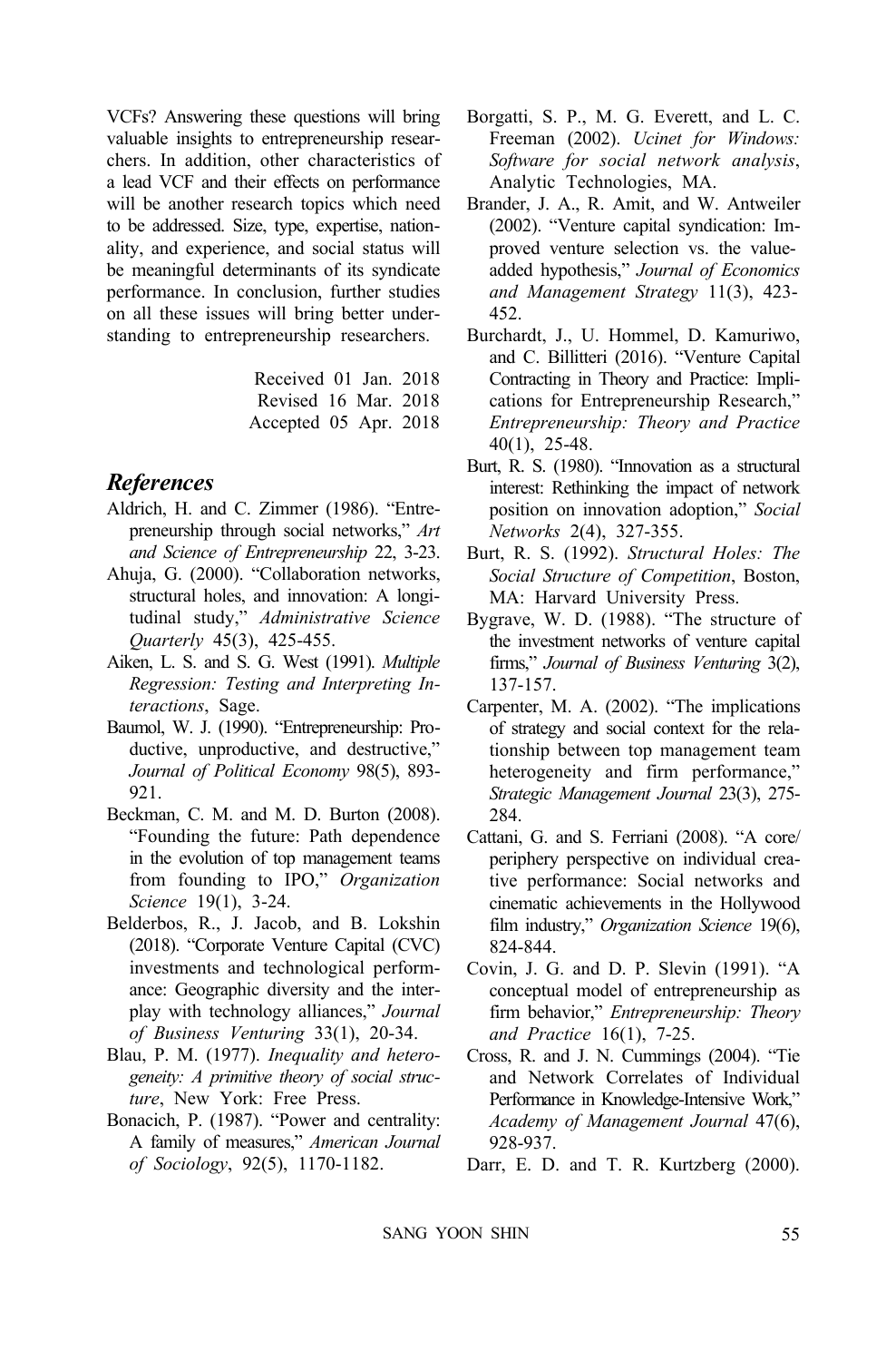"An investigation of partner similarity dimensions on knowledge transfer," *Organizational Behavior and Human Decision Processes* 82(1), 28-44.

- Das, S. R., H. Jo, and Y. Kim (2011). "Polishing diamonds in the rough: the sources of syndicated venture performance," *Journal of Financial Intermediation* 20(2), 199-230.
- De Clercq, D., H. J. Sapienza, and A. Zaheer (2008). "Firm and group influences on venture capital firms' involvement in new ventures," *Journal of Management Studies* 45(7), 1169-1194.
- Dimov, D. and H. Milanov (2010). "The interplay of need and opportunity in venture capital investment syndication," *Journal of Business Venturing* 25(4), 331-348.
- Dushnitsky, G. and Z. Shapira (2010). "Entrepreneurial Finance meets organizational reality: comparing investment practices and performance of corporate and independent venture capitalists," *Strategic Management Journal* 31(9), 990-1017.
- Echols, A. and W. Tsai (2005). "Niche and performance: The moderating role of network embeddedness," *Strategic Management Journal* 26(3), 219-238.
- Ferrary, M. and M. Granovetter (2009). "The role of venture capital firms in Silicon Valley's complex innovation network," *Economy and Society* 38(2), 326-359.
- Fisher, G., D. F. Kuratko, J. M. Bloodgood, and J. S. Hornsby (2017). "Legitimate to whom? The challenge of audience diversity and new venture legitimacy," *Journal of Business Venturing* 32(1), 52-71.
- Freeman, L. C. (1979). "Centrality in social networks conceptual clarification," *Social Networks* 1(3), 215-239.
- Gargiulo, M. and M. Benassi (2000). "Trapped in your own net? Network cohesion, structural holes, and the adaptation of social capital," *Organization Science* 11(2), 183-196.
- Gimeno, J., T. B. Folta, A. C. Cooper, and C. Y. Woo (1997). "Survival of the fittest? Entrepreneurial human capital and the

persistence of underperforming firms," *Administrative Science Quarterly* 42(4), 750-783.

- Goerzen, A. and P. W. Beamish (2005). "The effect of alliance network diversity on multinational enterprise performance," *Strategic Management Journal* 26(4), 333- 354.
- Gompers, P. A., K. Huang, and S. Q. Wang (2017). Homophily in Entrepreneurial Team Formation, *Working Paper*, Harvard Business School.
- Gompers, P. A. and J. Lerner (2004). *The Venture Capital Cycle*, Cambridge, MA: The MIT Press.
- Gompers, P. A. and S. Q. Wang (2017). And the Children Shall Lead: Gender Diversity and Performance in Venture Capital, *Working Paper*, Harvard Business School.
- Gorman, M. and W. A. Sahlman (1989). "What do venture capitalists do?," *Journal of Business Venturing* 4(4), 231-248.
- Gulati, R. (1995). "Social structure and alliance formation patterns: A longitudinal analysis," *Administrative Science Quarterly* 40(4), 619-652.
- Guler, I. (2007). "Throwing good money after bad? Political and institutional influences on sequential decision making in the venture capital industry," *Administrative Science Quarterly* 52(2), 248.
- Hansen, E. L. (1995). "Entrepreneurial networks and new organization growth," *Entrepreneurship: Theory and Practice* 19(4), 7-20.
- Harrison, D. A., K. H. Price, and M. P. Bell (1988). "Beyond relational demography: Time and the effects of surface-and deep-level diversity on work group cohesion," *Academy of Management Journal* 41(1), 96-107.
- Harrison, D. A. and K. J. Klein (2007). "What's the difference? Diversity constructs as separation, variety, or disparity in organizations," *Academy of Management Review* 32(4), 1199-1228.
- Higgins, M. C. and R. Gulati (2006). "Stacking the deck: The effects of top manage-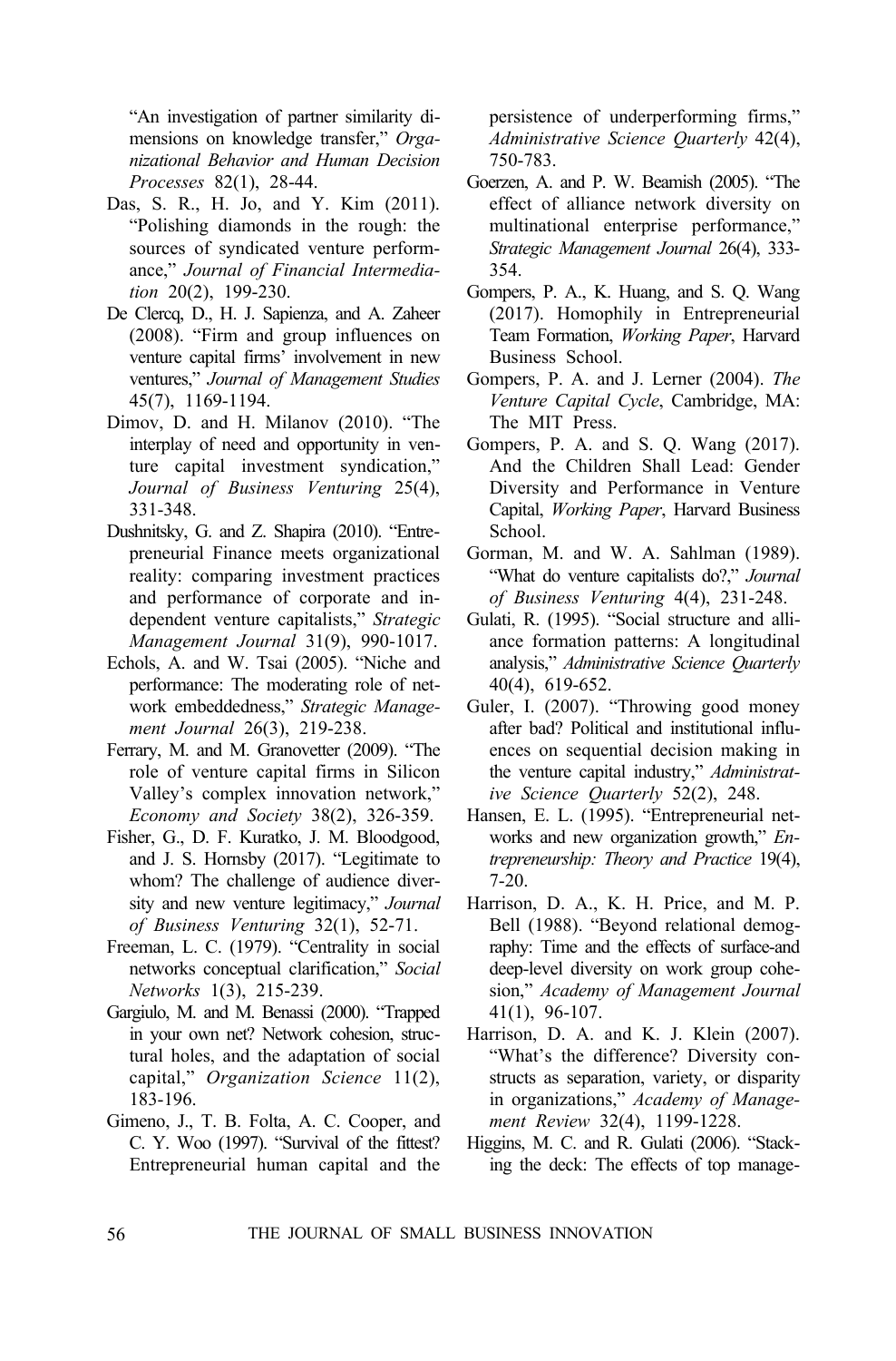ment backgrounds on investor decisions," *Strategic Management Journal* 27(1), 1-25.

- Hochberg, Y. V., A. Ljungqvist, and Y. Lu (2007). "Whom you know matters: Venture capital networks and investment performance," *Journal of Finance* 62(1), 251-301.
- Hsu, D. H. (2006). "Venture capitalists and cooperative start-up commercialization strategy," *Management Science* 52(2), 204-219.
- Jääskeläinen, M. (2012). "Venture capital syndication: Synthesis and future directions," *International Journal of Management Reviews* 14(4), 444-463.
- Jääskeläinen, M., M. Maula, and T. Seppä (2006). "Allocation of attention to portfolio companies and the performance of venture capital firms," *Entrepreneurship: Theory and Practice* 30(2), 185-206.
- Jehn, K. A. and K. Bezrukova (2004). "A field study of group diversity, workgroup context, and performance," *Journal of Organizational Behavior* 25(6), 703-729.
- Kim, J. and L. Wagman (2016). "Early-stage entrepreneurial financing: A signaling perspective," *Journal of Banking & Finance* 67(June), 12-22.
- Kirzner, I. M. (1978). *Competition and entrepreneurship*, University of Chicago Press.
- Koka, B. and J. Prescott (2002). "Strategic alliances as social capital: A multidimensional view," *Strategic Management Journal* 23(9), 795-816.
- Lee, P. M. and S. Wahal (2004). "Grandstanding, certification and the underpricing of venture capital backed IPOs," *Journal of Financial Economics* 73(2), 375-407.
- Lerner, J. (1994). "The syndication of venture capital investments," *Financial Management* 23(3), 16-27.
- Lockett, A. and M. Wright (2001). "The syndication of venture capital investments," *Omega* 29(5), 375-390.
- Nahata, R. (2008). "Venture capital reputation and investment performance," *Journal of Financial Economics* 90(2), 127-151.
- Podolny, J. M. (1993). "A status-based model

of market competition," *American Journal of Sociology* 98(4), 829-872.

- Podolny, J. M. (2001). "Networks as the pipes and prisms of the market," *American Journal of Sociology* 107(1), 33-60.
- Powell, W. W., K. W. Koput, and L. Smith-Doerr (1996). "Interorganizational collaboration and the locus of innovation: Networks of learning in biotechnology," *Administrative Science Quarterly* 41(1), 116-145.
- Putnam, R. D. (2007). "E Pluribus Unum: Diversity and Community in the Twentyfirst Century The 2006 Johan Skytte Prize Lecture," *Scandinavian Political Studies* 30(2), 137-174.
- Richard, O. C. (2000). "Racial diversity, business strategy, and firm performance: A resource-based view," *Academy of Management Journal* 43(2), 164-177.
- Ritter, J. R. and Welch, I. (2002). "A review of IPO activity, pricing, and allocations," *Journal of Finance* 57(4), 1795-1828.
- Sampson, R. C. (2007). "R&D alliances and firm performance: The impact of technological diversity and alliance organization on innovation," *Academy of Management Journal* 50(2), 364-386.
- Shannon, C. E. (1948). "A mathematical theory of communication," *Bell System Technical Journal* 27(3), 379-423, 623- 656.
- Sorenson, O. and T. E. Stuart (2001). "Syndication networks and the spatial distribution of venture capital investments," *American Journal of Sociology* 106(6), 1546-1588.
- Sorenson, O. and T. E. Stuart (2008). "Bringing the context back in: Settings and the search for syndicate partners in venture capital investment networks," *Administrative Science Quarterly* 53(2), 266.
- Steier, L. and R. Greenwood (1995). "Venture Capitalist Relationships in the deal structuring and post-investment stages of new firm creation," *Journal of Management Studies* 32(3), 337-357.
- Stuart, T. E., H. Hoang, and R. C. Hybels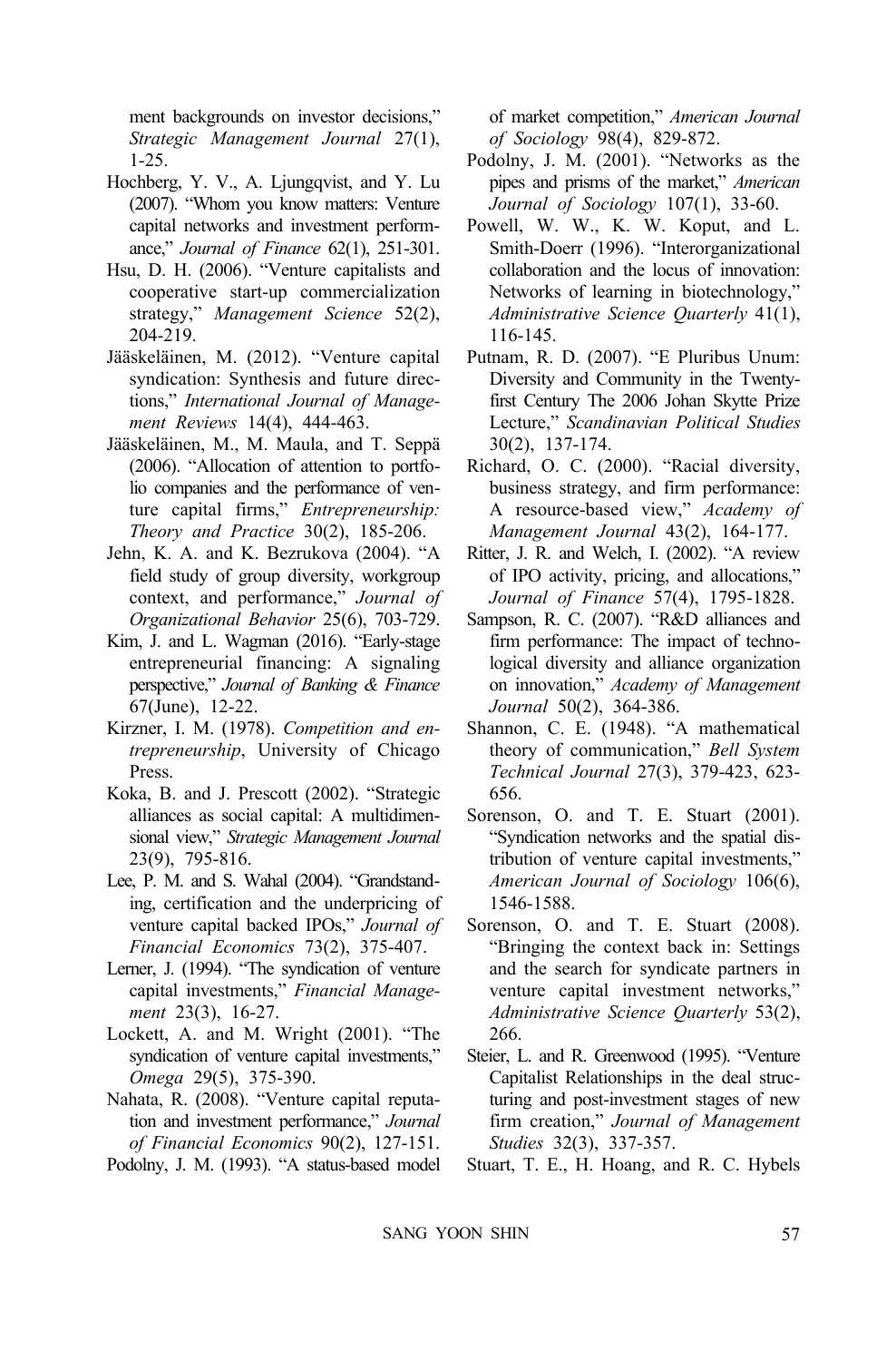(1999). "Interorganizational endorsements and the performance of entrepreneurial ventures," *Administrative Science Quarterly* 44(2), 315-349.

- Stuart, T. E. and O. Sorenson (2005). "Social networks and entrepreneurship," *Handbook of Entrepreneurship Research*, 233-252.
- Stuart, T. E. and O. Sorenson (2007). "Strategic networks and entrepreneurial ventures," *Strategic Entrepreneurship Journal* 1(3-4), 211-227.
- Tian, X. (2011). "The causes and consequences of venture capital stage financing," *Journal of Financial Economics* 101(1), 132-159.
- Tian, X. (2012). "The role of venture capital syndication in value creation for entrepreneurial firms," *Review of Finance*  16(1), 245-283.
- Uzzi, B. (1997). "Social structure and competition in interfirm networks: The paradox of embeddedness," *Administrative Science Quarterly* 42(1), 35-67.
- Wadhwa, A., C. Phelps, and S. Kotha (2016). "Corporate venture capital portfolios and firm innovation," *Journal of Business Venturing* 31(1), 95-112.
- Waguespack, D. M. and L. Fleming (2009). "Scanning the commons? Evidence on the benefits to startupsparticipating in open standards development," *Management Science* 55(2), 210-223.
- Wasserman, S. and K. Faust (1994). *Social network analysis: Methods and applications*, Cambridge university press.
- Webber, S. S. and L. M. Donahue (2001). "Impact of highly and less job-related diversity on work group cohesion and performance: A meta-analysis," *Journal of Management* 27(2), 141-162.
- Williams, K. Y. and C. A. O'Reilly (1998). "Demography and diversity in organizations: A review of 40 years of research," *Research in Organizational Behavior* 20, 77-140.
- Wooldridge, J. M. (2002). *Econometric Analysis of Cross Section and Panel Data*, The MIT press. Chicago.
- Wuebker, R., N. Hampl, and R. Wuestenhagen (2015). "The strength of strong ties in an emerging industry: Experimental evidence of the effects of status hierarchies and personal ties in venture capitalist decision making," *Strategic Entrepreneurship Journal* 9(2), 167-187.
- Zaheer, A. and G. Soda (2009). "Network evolution: the origins of structural holes," *Administrative Science Quarterly* 54(1), 1-31.
- Zahra, S. A., R. D. Ireland, and M. A. Hitt (2000). "International expansion by new venture firms: International diversity, mode of market entry, technological learning, and performance," *Academy of Management Journal* 43(5), 925-950.
- Zhang, P. (2014). "Understanding Diversification Strategy in Venture Capital Market," *Entrepreneurship Research Journal* 4(3), 277-296.